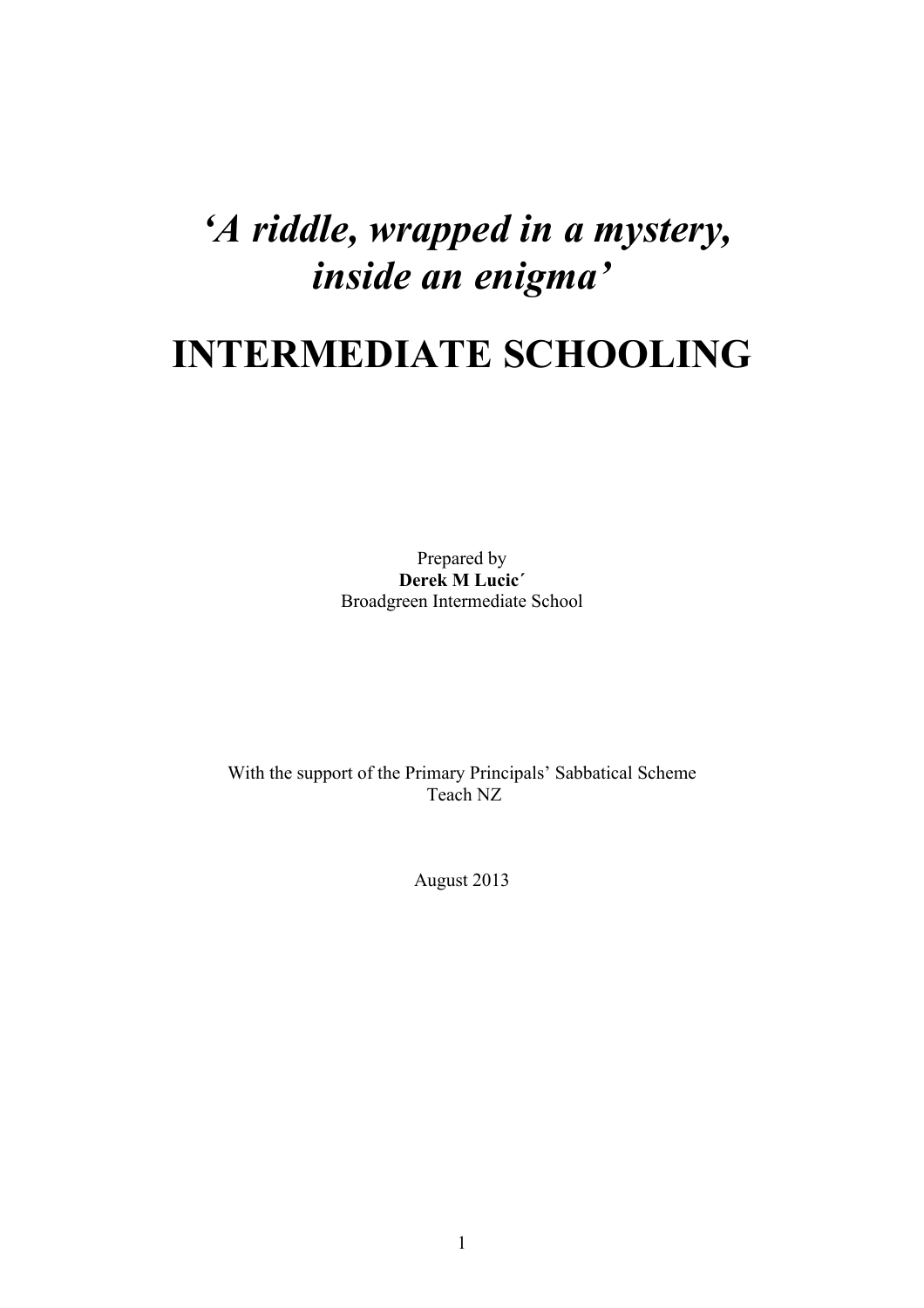# **ACKNOWLEDGEMENTS**

Thank you to the Broadgreen Intermediate Board of Trustees for granting me leave and, the chairperson, Geoff Morgan, for encouraging me to apply for a sabbatical with this specific focus.

I am grateful for the support of Paul Johnstone, deputy principal, for leading the school so ably in my absence and encouraging me to take a 'sabbatical'. In addition, thank you to Cate Gully and Jeanne Munro for supporting Paul and staff as needed.

The following professionals played an important role in developing my knowledge and thereby adding richness to this project by; inviting me to meetings, allowing me to visit their schools, participating in interviews, providing information and resources or offering their comments through correspondence. I am grateful for their time and thinking.

Cleve Shearer, Waimea Intermediate School Hugh Gully, Nelson Intermediate School Nicki Sturgeon, Brandon Intermediate School Christine Brown, Raroa Intermediate School Richard Patterson, Maidstone Intermediate School Pearl Murti, Wainuiomata Intermediate School Paul Patterson, Fergusson Intermediate School Wellington Intermediate Schools Principal Association Lester Flockton, formerly National Education Monitoring Project, University of Otago Alistair Kerr, formerly Te Awamutu Intermediate School Professor Gregory Lee, University of Canterbury Mark Canning, Education Review Office Hilary Clifton, Ministry of Education Graeme Martyn, Ministry of Education Doug Milne, Ministry of Education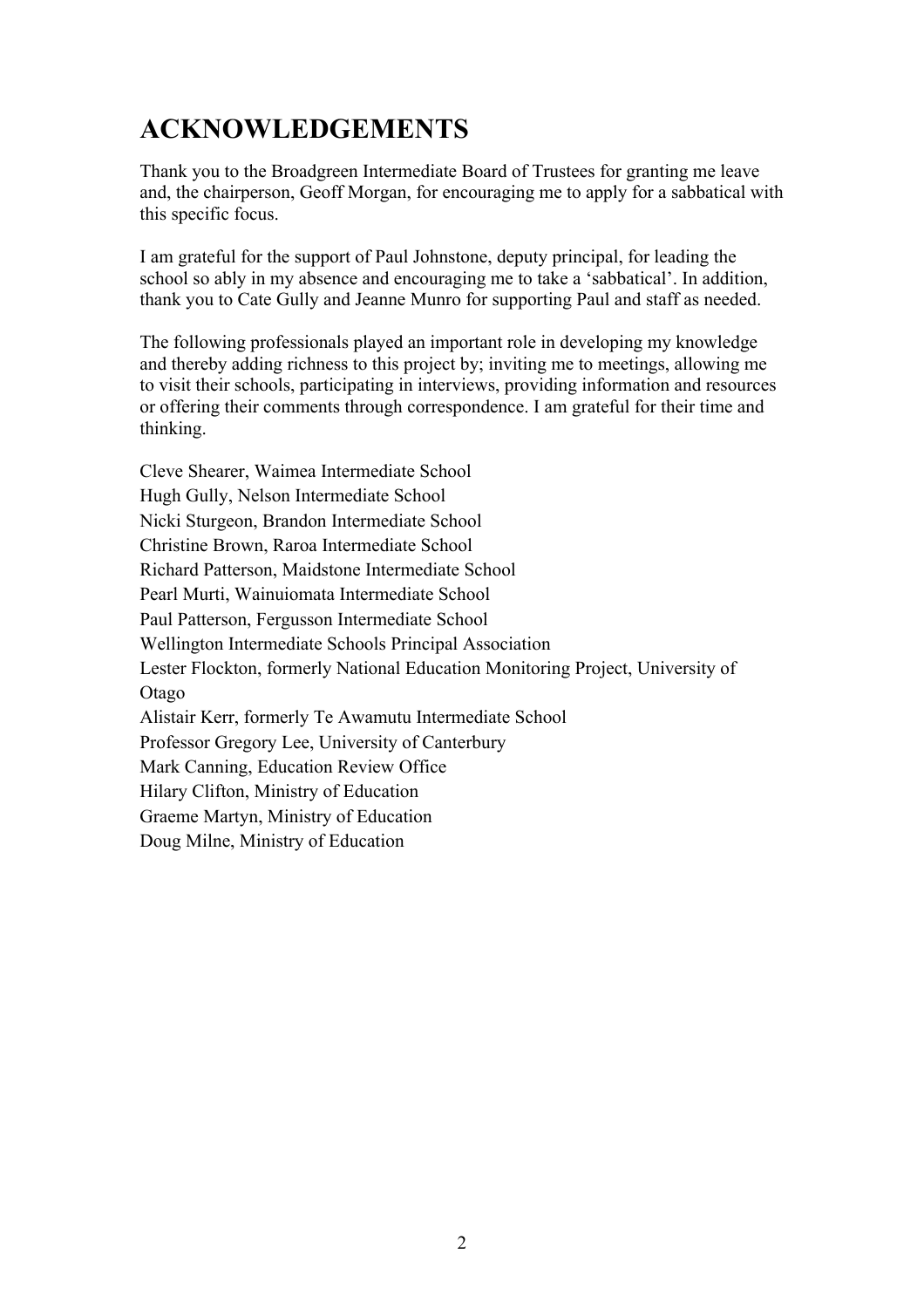# **TABLE OF CONTENTS**

#### **ACKNOWLEDGEMENTS**

#### **EXECUTIVE SUMMARY**

Findings and Implications Research Question 1 Research Question 2 Research Question 3 Research Question 4

Key Findings Recommendations

#### **PURPOSE**

#### **RATIONALE**

#### **ACTIVITIES UNDERTAKEN**

- **1. STRUCTURAL AND STATISTICAL DATA** Findings and Implications
- **2. ORIGIN AND HITORICAL DEVELOPMENT OF INTERMEDIATES** Findings and Implications
- **3. THE AIMS AND PURPOSES OF INTERMEDIATES** Findings and Implications
- **4. THE FUTURE OF INTERMEDIATES** Findings and Implications

#### **CONCLUSION**

Key Findings Key Recommendations Recommendations

#### **BIBLIOGRAPHY**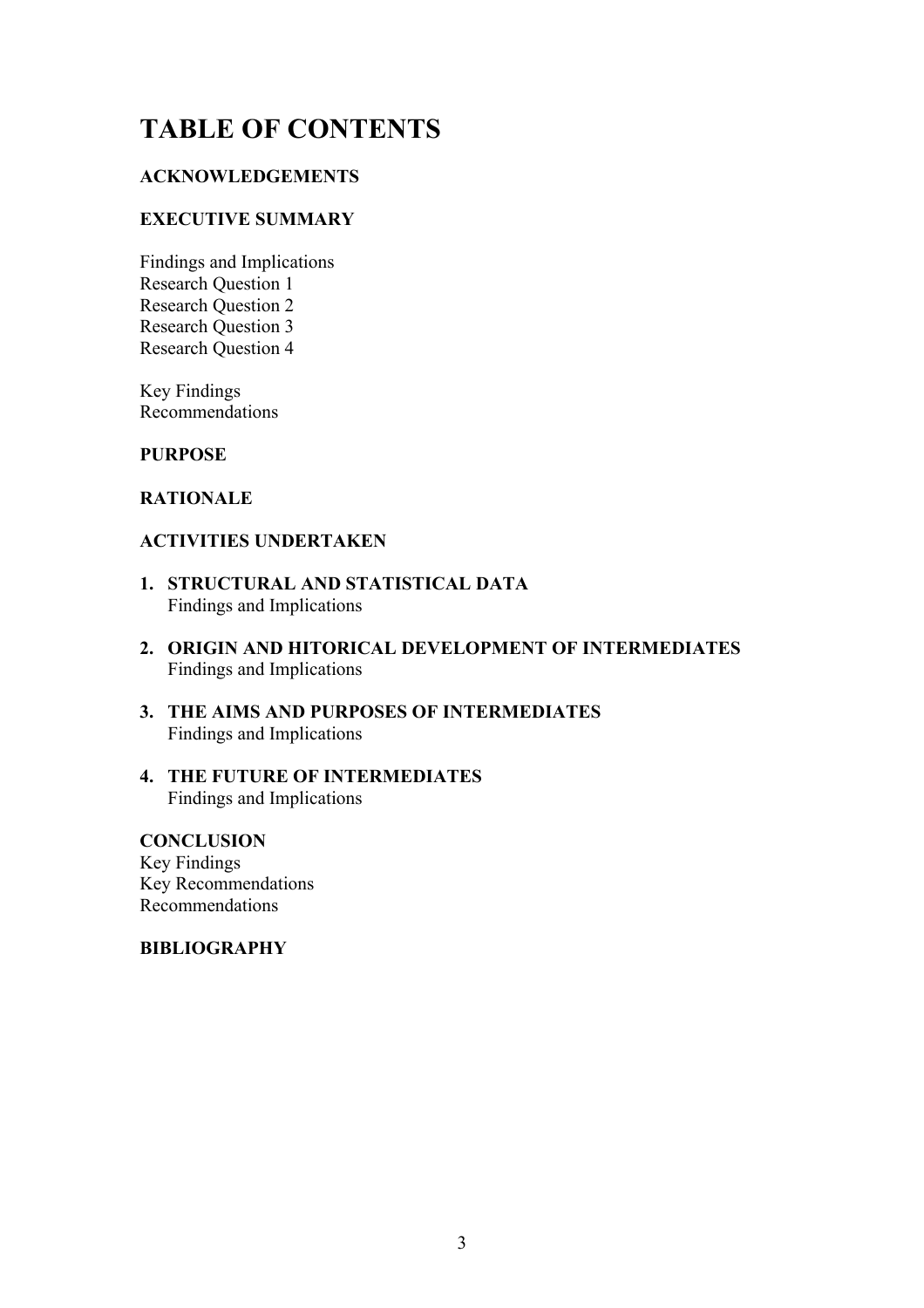# **EXECUTIVE SUMMARY**

# **Key findings**

#### **Research Question 1**

What structural and statistical data provides a context to understand intermediate schooling?

#### **Findings and Implications**

• Intermediate schooling is a part of a very diverse system of educational delivery for approximately half of Year 7 and 8 students nationally, serving both urban and city populations.

*Therefore, intermediate schooling is not an option available to all Year 7 and 8 students.*

• The New Zealand intermediate school, though similar to international models, stands alone as structure with a two-year tenure and administered by the primary sector.

#### *Therefore, the intermediate schooling structure is unique internationally.*

- An intermediate profile could be expressed as a school likely to be:
	- Established in the  $1960$ 's
	- Lead by a male principal
	- Located in the North Island viz Auckland
	- ! With a decile 6 socio-economic status
	- With a roll between 300-400 students
	- **•** Coeducational
	- ! Without international students
- Intermediates are declining in number as the outcome of 'network reviews' in regions where student population is declining. *Therefore, intermediates that are located in regions of population decline are vulnerable and potentially at risk of closure.*
- Intermediates have not been established as a desired schooling structure in the last two decades. There is a greater likelihood that restructured schools are middle or composite.

*Therefore, middle or composite schooling is the preferred Ministry option of school structure for the present particularly, where there are changing demographics***.**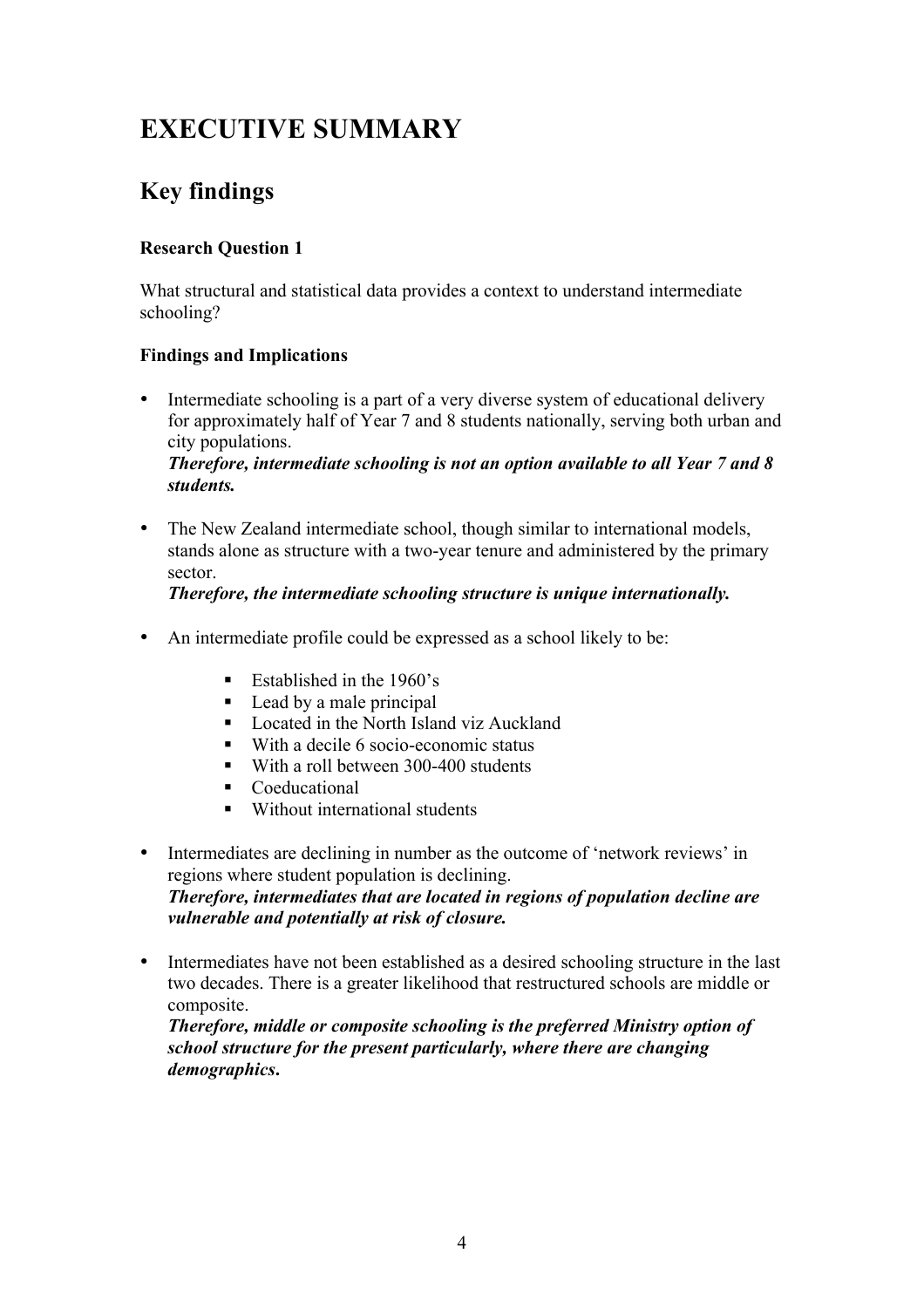#### **Research Question 2**

#### **What is the origin and historical development of intermediate schools to the present?**

#### **Findings and Implications**

- There is a high variability in the knowledge of school leaders relating to the origin and history of intermediates. Generally, there is a limited understanding. *Therefore, a high variability in knowledge has potential to impact on the aims and purpose of intermediate schools.*
- The original concept for intermediates was a centralised school structure with both a 'terminal' and 'preparatory' function and later, a 'transitional' function to bridge primary and secondary schooling. *Therefore, the historic functions of, 'preparatory' and 'transitional' remain at the forefront of many intermediates purpose and are a dominating perspective for the present and future development of intermediate schooling.*
- The origin of intermediates commenced with a two-year structure and an intention to develop further as 3 or 4 years tenure. A variety of factors subverted this development including; economic restraints, secondary principals, Minister's of Education ideo-political beliefs and regulatory privilege and, demographic trends. *Therefore, intermediates currently are a school structure of 'default' exposing them to potential political vulnerability.*
- There is no recent literature or evaluations of intermediate schooling. Research is more likely to be focussed on Middle Schooling. *Therefore it is highly likely, intermediate schools are not a strategic priority for the Ministry of Education and it is more likely that the middle school, composite or 'super-school' structure be considered for development.*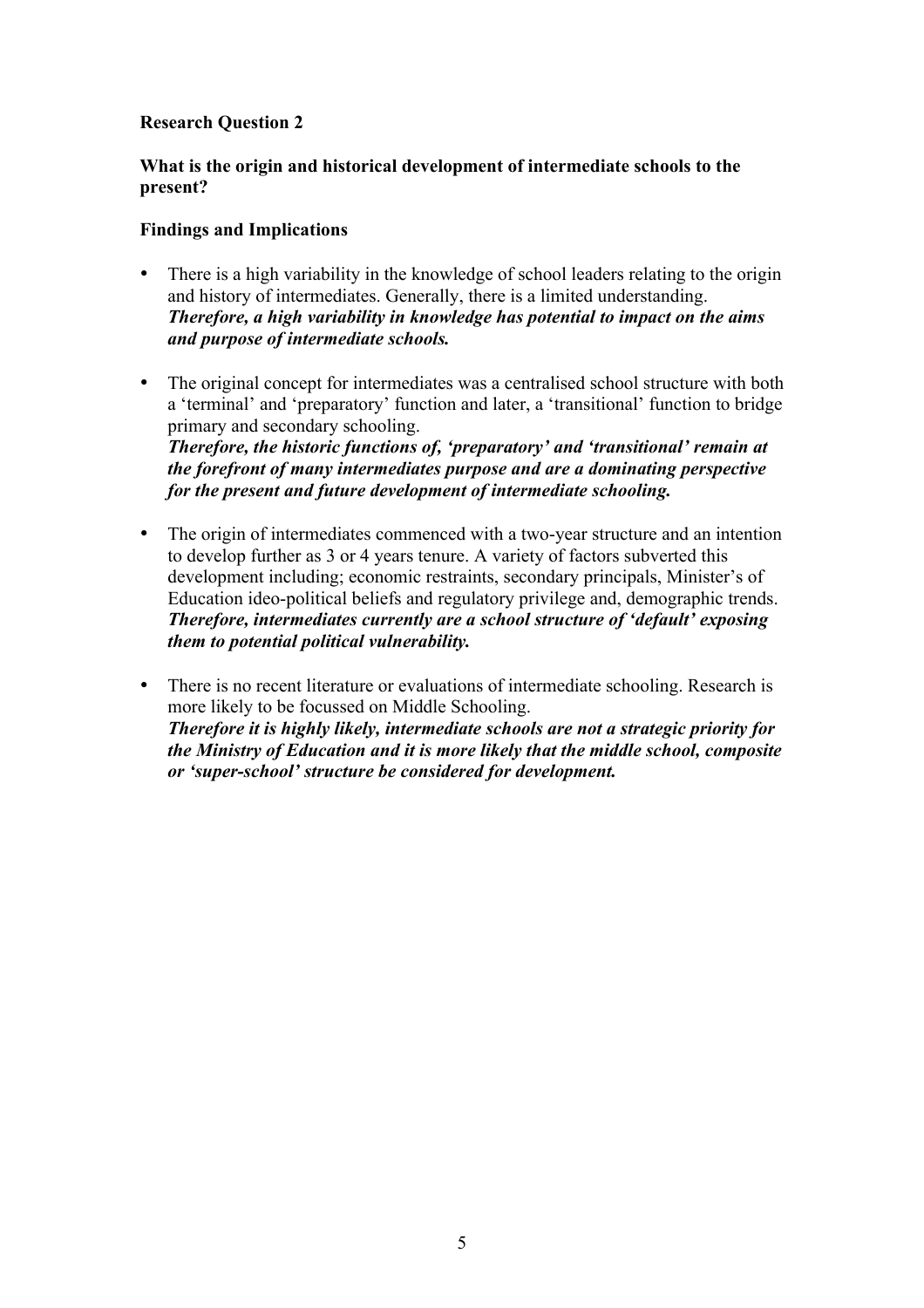#### **Research Question 3**

#### **What are the aims and purposes of intermediate education?**

#### **Findings and Implications**

- Manual training or technology learning programmes have continued to be a feature of intermediate schools, taught by 'specialist' staff. Extraordinary staffing is allocated to schools with Years 7 and 8 students. *Therefore, technology programmes have been a sustained feature of intermediates.*
- The learning of a second or subsequent language has been a feature of the curriculum since the 1960's for Year 7 and 8 students. *Therefore, languages are a specific feature of intermediate schooling.*
- An element of choice or supplementary learning programmes has been a feature of Year 7 and 8 curriculum since the 1930's. *Therefore, learning programmes that include an element of choice are a sustained feature of intermediate schooling.*
- No current document identifies the aims and purposes of intermediates specifically or provides explicit guidance. *Therefore, a lack of clarity and guidance generates an environment of high variability and potential extremes of practice in the quality of intermediate schools. It is for individual schools through their leadership and charters to determine.*
- There are many historic features that continue in today's intermediate schools. *Therefore, the aims and purposes of intermediate schooling are multifunctional and include; meeting the diverse needs of emerging adolescents, 'specialist' and supplementary learning programmes, student choice, second language learning and continuation of the 'core' curriculum.*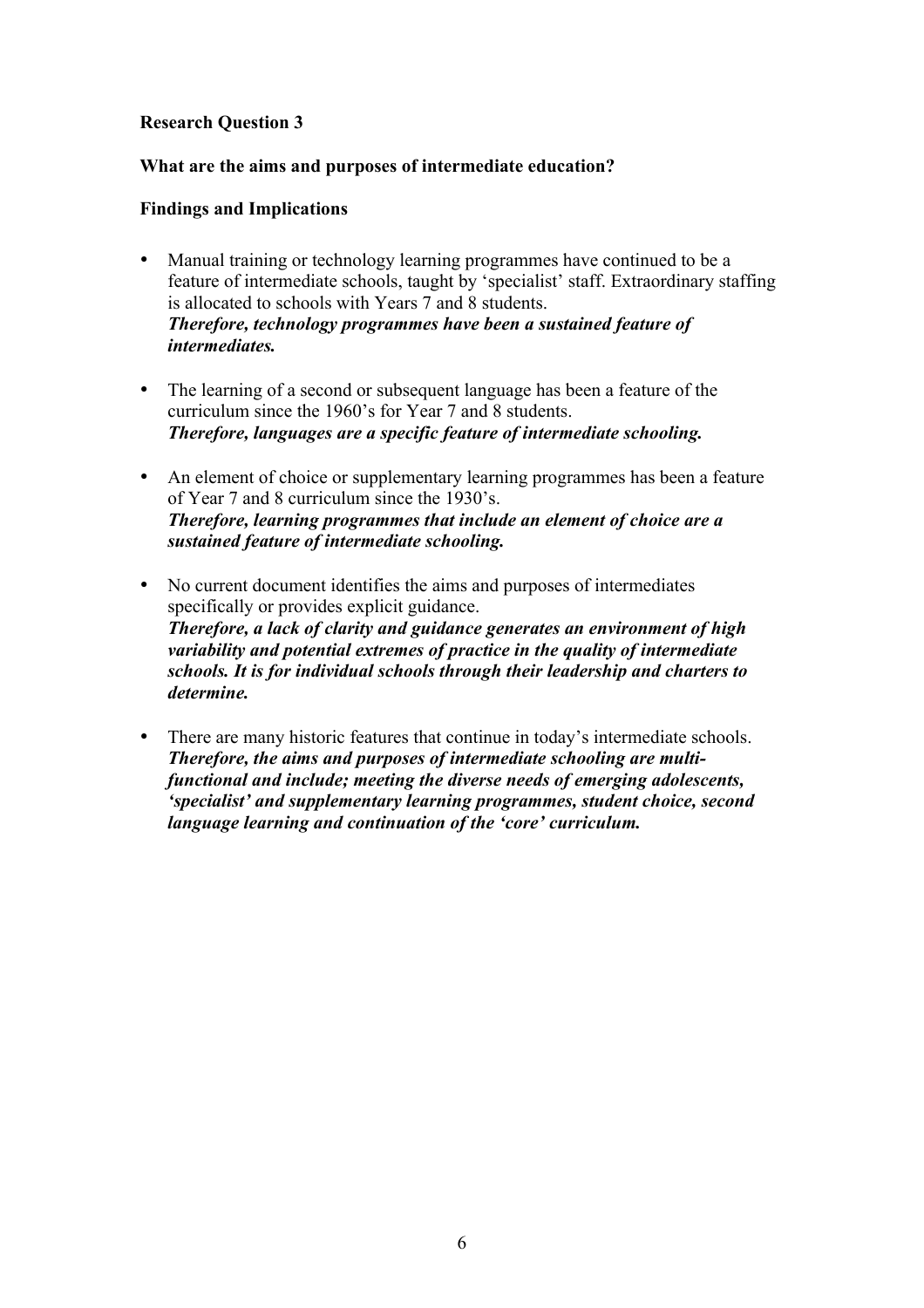#### **Research Question 4**

#### **What is the future of intermediate schooling?**

#### **Findings and Implications**

- The perception of principals relating to the future of intermediates is one of heightened vulnerability. *Therefore, this perception potentially impacts on the performance of leaders and teachers in regard to how they interpret their worth and commitment to intermediate schooling.*
- The general experience of intermediate principals is that they receive no specific assistance or guidance on intermediate schooling from the Ministry of Education or other provider.

*Therefore, this shared experience significantly contributes to the perception of high vulnerability.*

• Principals and other professionals strongly suggest that intermediates extend their student tenure by one or two years thereby more effectively catering for the emerging adolescent. ERO (2001, p.51) recommended, "The future role of middle schools in New Zealand needs to be considered further in the light of the needs of all students from years 7 to 10."

*Therefore***,** *principals could consider exploring their communities view, Ministry officials and supporting organisations eg AIMS, to have intermediates 'renewed' as middle schools. Secondary principals, current network review outcomes and fiscal considerations are likely to present a considerable barrier to this proposal.*

• The quality of intermediate school education as indicated by ERO's cycles of review suggest intermediates are performing slightly better than schools collectively.

#### *Therefore, this should affirm that intermediates are a successful school structures.*

- NEMP found there is no significant difference in Year 7 and 8 students achievement between intermediate schooling and full primary's. However, ERO (2001), identified the liklihood of poorer achievement in schools with small cohorts of Year 7 and 8 students and are likely to be full primary's. *Therefore, more research may be useful to further explore achievement and the differentiation between intermediate's and full primary's.*
- The Ministry of Education is carrying out policy work on Years 7-10 and have published some of their findings to date. *Therefore, it would be prudent for intermediate leaders to be familiar with these findings to guide their leadership. It would be useful for the Ministry to be more proactive in presenting research beyond digital or hardcopy mediums, ie workshops providing for professional dialogue etc*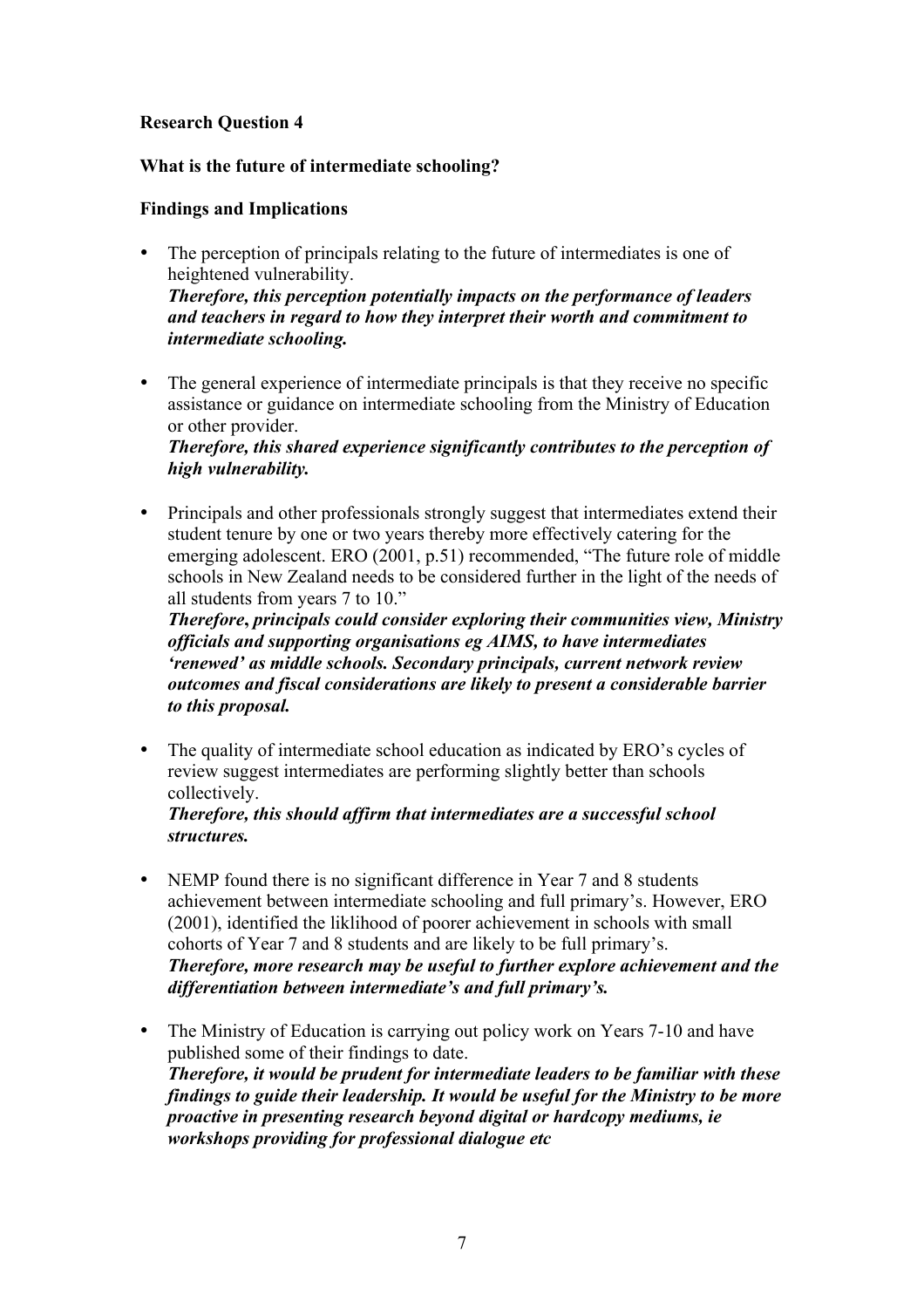# **Key Findings**

#### **KEY FINDING 1**

This project found, intermediates are presently a vulnerable school structure within New Zealand's education system due to a complexity of issues. These include (in no particular order):

- There is a distinct lack of Ministry of Education leadership, strategic planning, professional support, guiding documents or expertise designated explicitly to the development and improvement of intermediates. ERO (2001, p.50) recommended, …. "the Government should establish clear directions and priorities for the education of Years 7 and 8 students."
- Intermediates are not a recognised as a specific sector of schooling as in countries like the USA. Consequently, intermediates are considered primary schools, by default, and are administered as such.
- The privileges of Minister's of Education include considerable fiscal and regulatory power and, the right to implement ideopolitical initiatives in isolation of empirical research.
- Changing demographics may result in a 'Network Review' of a specific region. Intermediates are likely to be closed rather than established as a review outcome.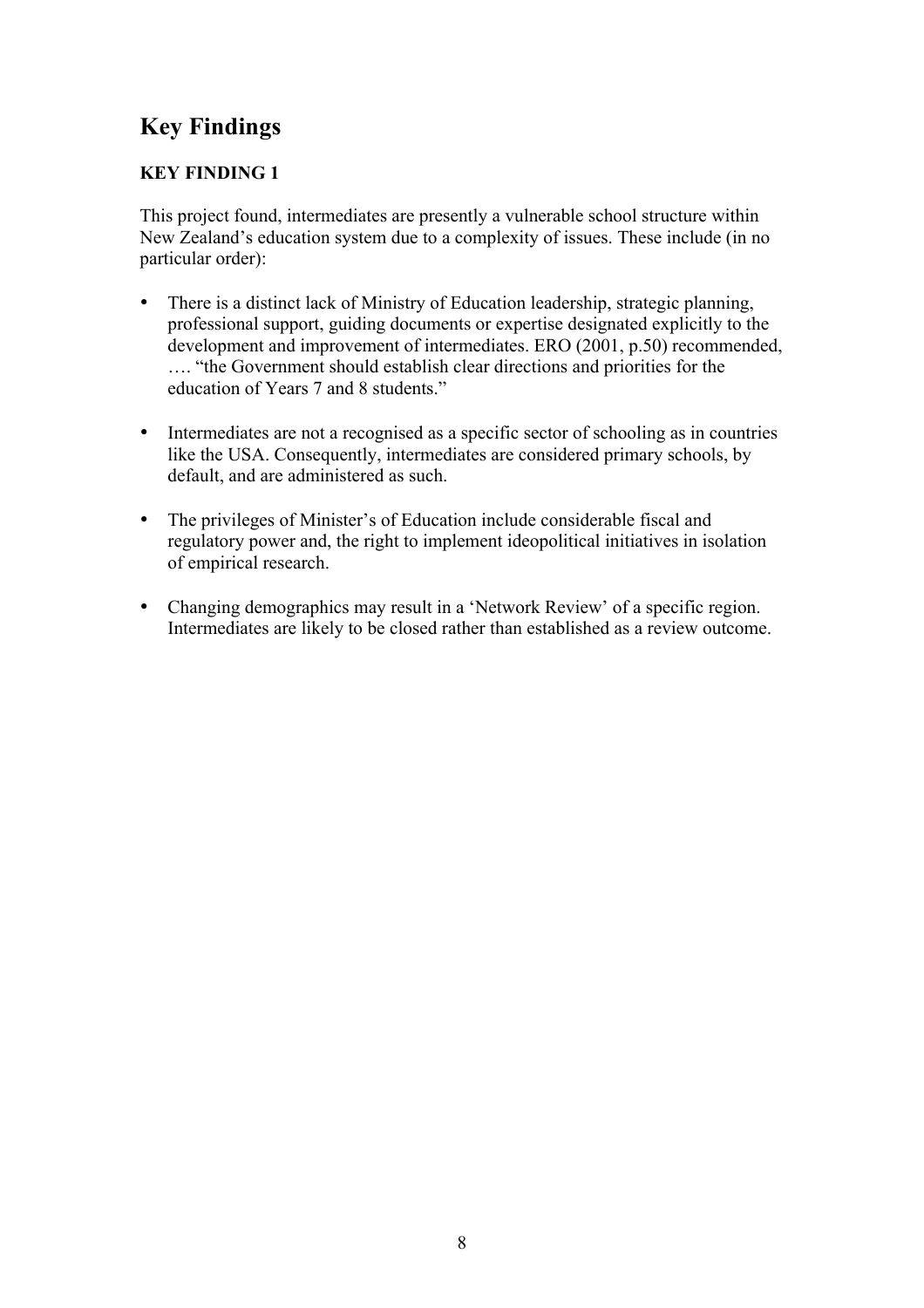#### **KEY FINDING 2**

This project concludes, despite the previously mentioned threats and disconnect with the Ministry of Education there is much to be celebrated and developed for the future. In short, principals should consider the renewal of intermediates as middle schools becoming a 3 or 4 year learning programme. Nolan, Brown, Stewart and Beane cited in ERO (2001, p.10) state,

*Over 40 years of school-based research and experience with hundreds of thousands of students in over 10,000 middle schools show that separate three or four year age span middle schools, when properly planned and led, are the most appropriate way to meet the educational needs of emerging adolescents.*

In the interim, intermediates need to consider a shift in their educational imperative that is; consolidation, continuity and choice rejecting previous historical functions as 'centralised' schools of transition and preparation. As a renewed school structure to explicitly address social, cultural, physical and academic needs of emerging adolescents by the:

- Consolidation of previous learning and, as social consolidation by providing one of the few school options where a diversity of students attend differing from separatist structures organised by gender, religious affiliation, ethnicity or socioeconomic status.
- Continuity of learning to challenge, enrich and provide new experiences through inquiry pedagogy.
- Choice over students learning pathways enhancing engagement, motivation and autonomy.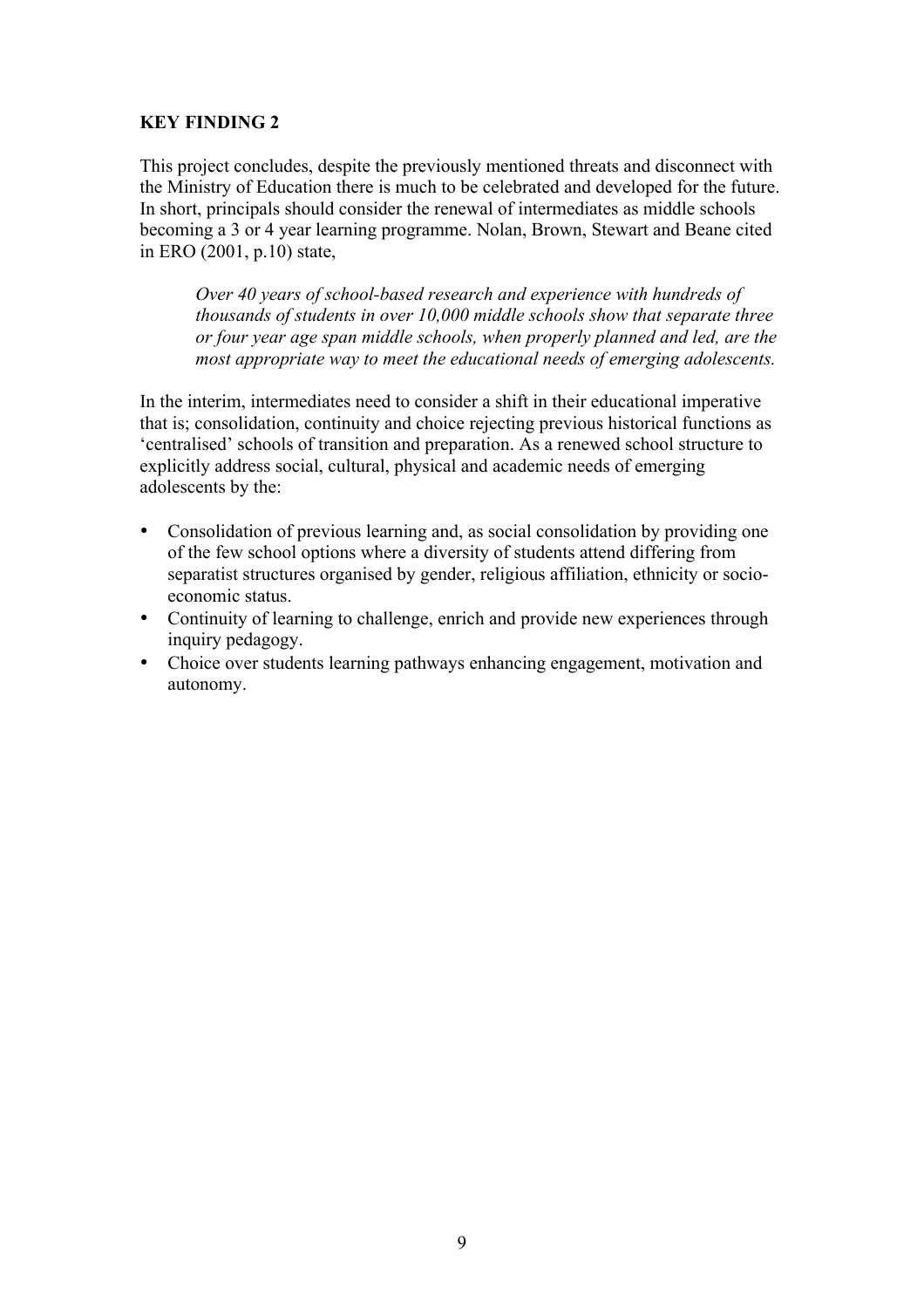### **KEY RECOMMENDATION**

**Principals' take professional responsibility for the future development and improvement of intermediate schools.**

### **RECOMMENDATIONS**

#### **RECOMMENDATION 1**

**Robustly review intermediate education** within the context of a Years 7 to 10 to provide greater clarity in meeting the needs of the emerging adolescent learner.

#### **RECOMMENDATION 2**

#### **The intermediate school structure should remain, be strengthened and extended:**

- 1. Remain, as schools of consolidation, continuity and choice for learning.
- 2. Strengthened, as a specific sector with explicit Ministry of Education leadership, guidance and support for their development and improvement. Therefore, Bishop's (2008, p.65) recommendations be given serious consideration as follows:

*Ensure…. knowledge, skills and values are addressed in the preparation of teachers of young adolescents in all primary and secondary teacher education programmes:*

- *The ability and desire to form supportive, authentic relationships with young adolescents;*
- *An understanding of the developmental nature and needs of young adolescents and how those connect to pedagogy;*
- *In-depth content knowledge, especially in numeracy, above and beyond what primary preparation can offer;*

*An ability to foster learning through inquiry and integrative curriculum over traditional secondary school methods; A belief in balancing a focus on subject matter with a focus on the whole learner; A skill in differentiating instruction and assessment, to enable* 

*students to progress at different rates;* 

3. Extended to a Year 7 – 9 middle school structure to more effectively address the needs of emerging adolescent learners by sustained engagement motivation and autonomy.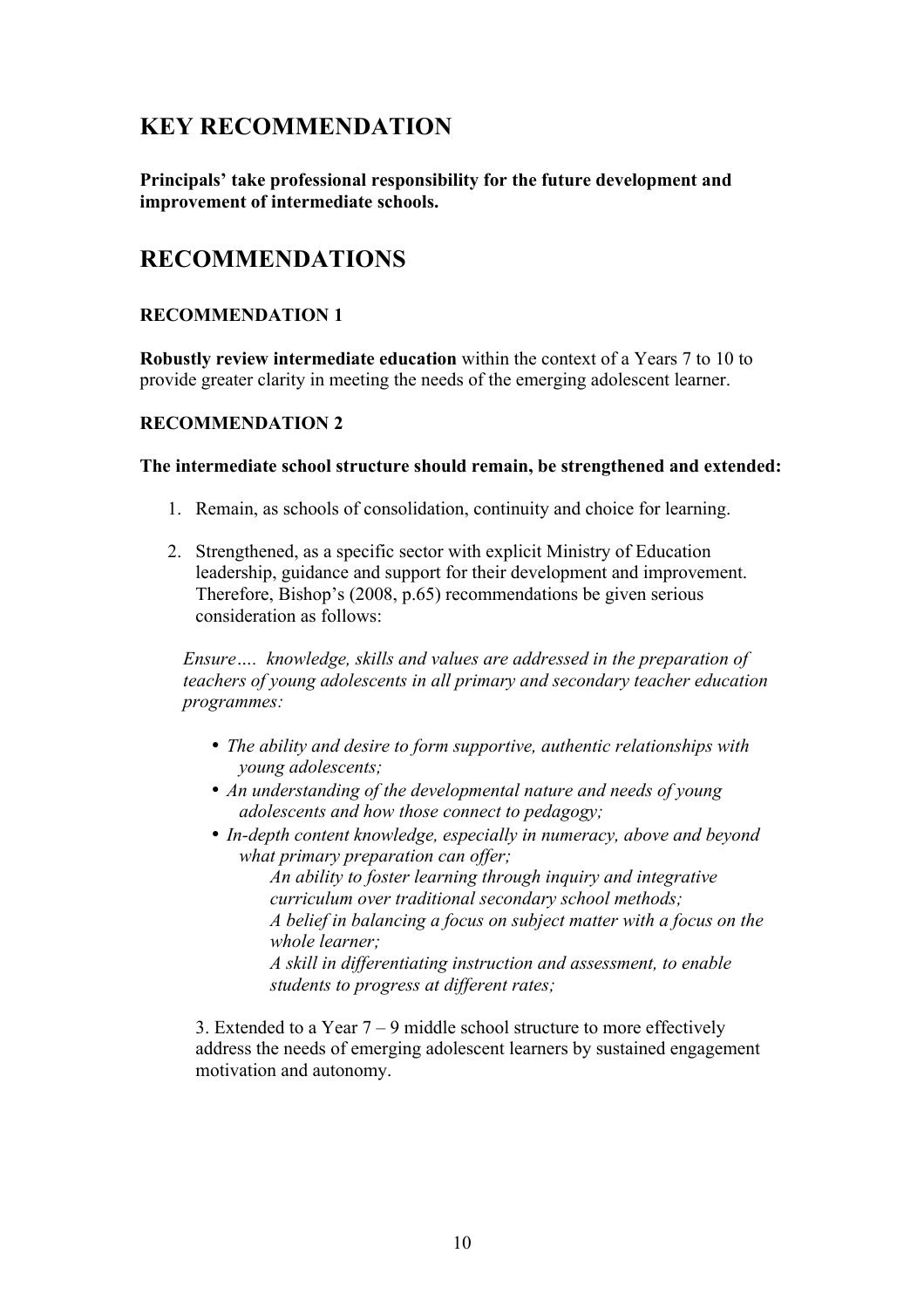#### **RECOMMENDATION 3**

That principal's of intermediate schools consider reading the following titles to inform their leadership:

- 1. Bishop, P. (2008). *Middle Years Teacher Credentialing in Aotearoa/New Zealand.*
- 2. Education Review Office, (2001). *Students in Years 7 and 8.*
- 3. Watson, J.E. (1964). *Intermediate Schooling in New Zealand.*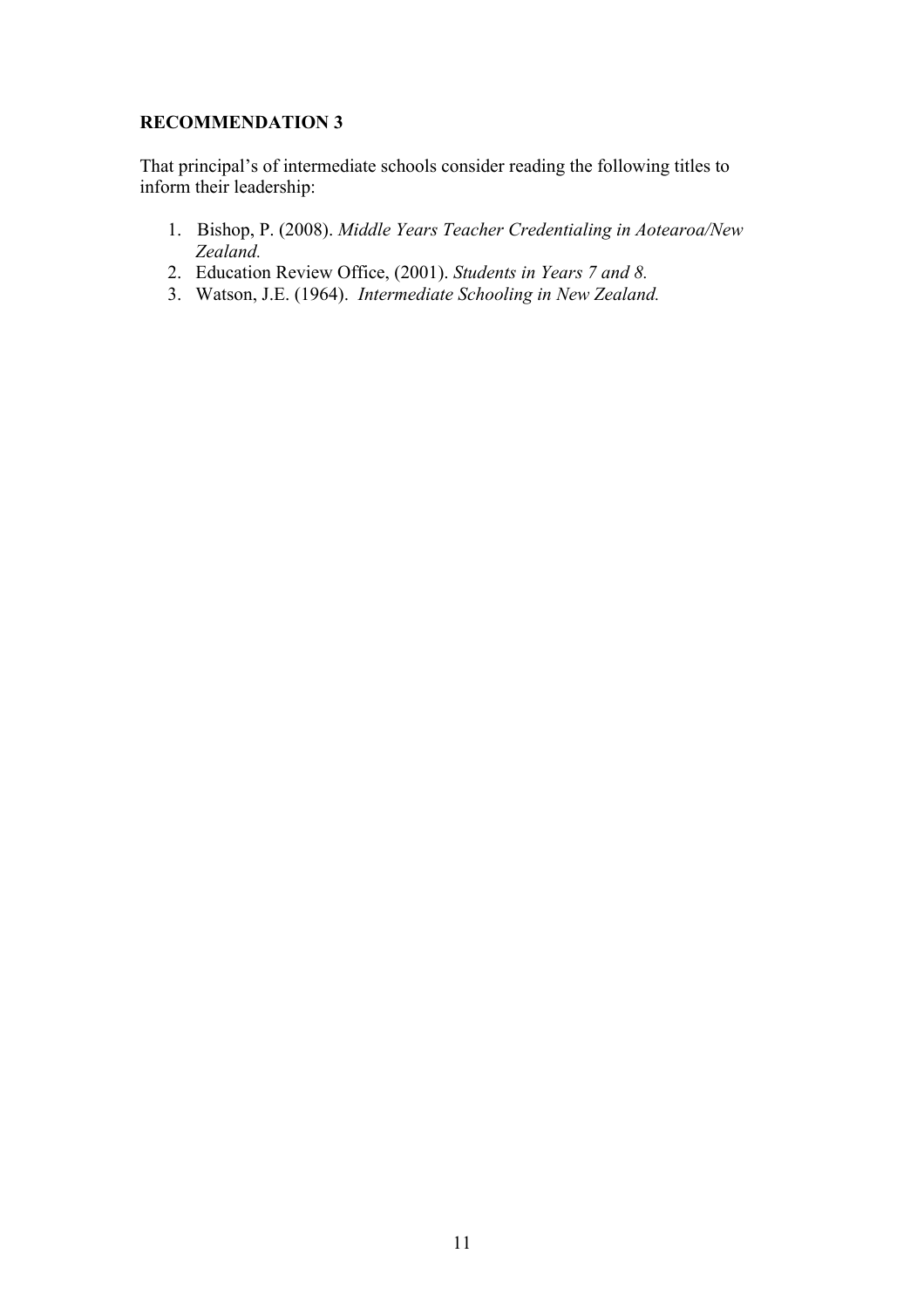# **PURPOSE**

- 1. To analyse the structural and statistical data of intermediates
- 2. To understand the origin and historical development of intermediate schooling
- 3. To clarify the aims and purpose of intermediate schooling
- 4. To speculate on the future of intermediate schooling

# **RATIONALE**

The Report of the Commission On Education in New Zealand (1962, p. 160) states, "The Intermediate School, whose name shows its essential nature, is probably the most controversial feature of the present school organization…."

This statement continues to hold true over 50 years later as recent events suggest that is; the closure of intermediates in Invercargill and Kawerau, the proposed three closures in Christchurch at the end of this year and, the planned changes to specialist teacher ratio's last year (later retracted) demonstrate intermediates are a 'most controversial feature' and a vulnerable sector of schooling.

After 4 years as an intermediate principal I have been challenged by the lack of clarity and purpose for intermediate schooling as a specific educational structure. In an effort to demystify this I have pursued and engaged in discussions with intermediate colleagues, Ministry of Education advisors/officials, Educational Review Officers and, found great variability in their responses. A sample of these follows;

- Self-determined through charters
- To accommodate technology programmes
- To cater for the specific developmental needs of emerging adolescents
- As a transition from primary to secondary
- To 'align the gap' between primary and secondary education
- Preparation for secondary schooling
- The last opportunity to correct underachievement
- To address the strategic priorities of the Ministry of Education
- To provide a range of curricula activities not provided at primary schools

All, or some of these responses are demonstrated in current intermediate practice with differing emphasis. However, as a leader I find it professionally challenging that there are no definitive document/s or person/s with responsibility for intermediates (at least not one I could find) to develop my leadership of the intermediate school.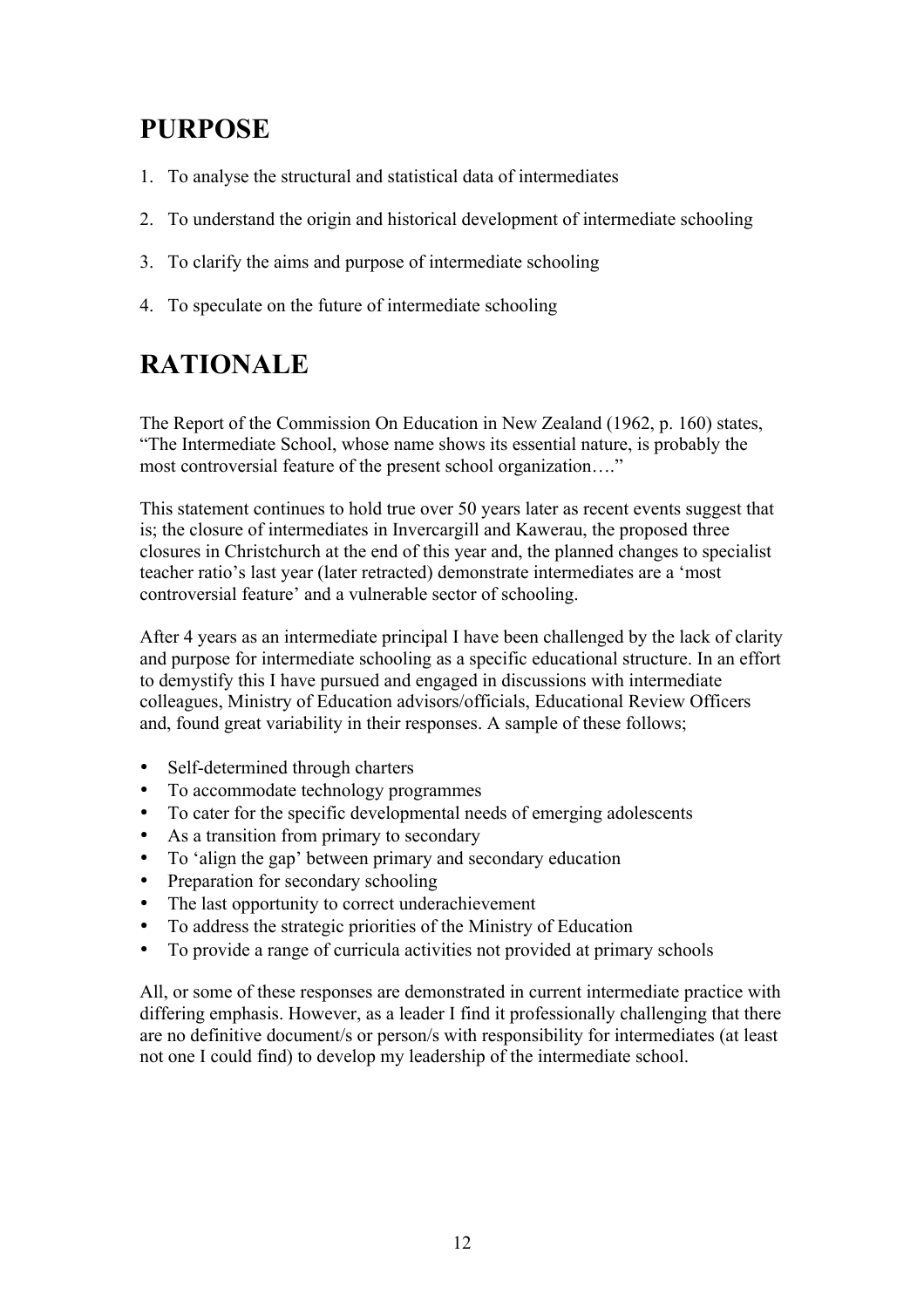Consequently, the project's title, **'a riddle, wrapped in a mystery, inside an enigma'**, captures my sentiments. The intent of this project is to understand the intermediate structure through; synthesising current statistical data, reviewing historical developments, exploring purposes and aims, reviewing literature and research and, finally what of our future? My goal, through this project, is to achieve an enhanced clarity of purpose for the school in I lead.

# **ACTIVITIES UNDERTAKEN**

- Source and analyse current intermediate structural and statistical data
- Review historical literature, current literature and research from a variety sources (published and digital)
- Identify and contact appropriate principals, other interested persons and Ministry personnel for interviewing
- Formulate interview questions to reflect the purpose of the project
- Interview/dialogue with appropriate principals, other interested persons and Ministry personnel
- Visit a sample of schools and key people
- Integrate interviews with literature and research review
- Synthesise all information to formulate findings and conclusion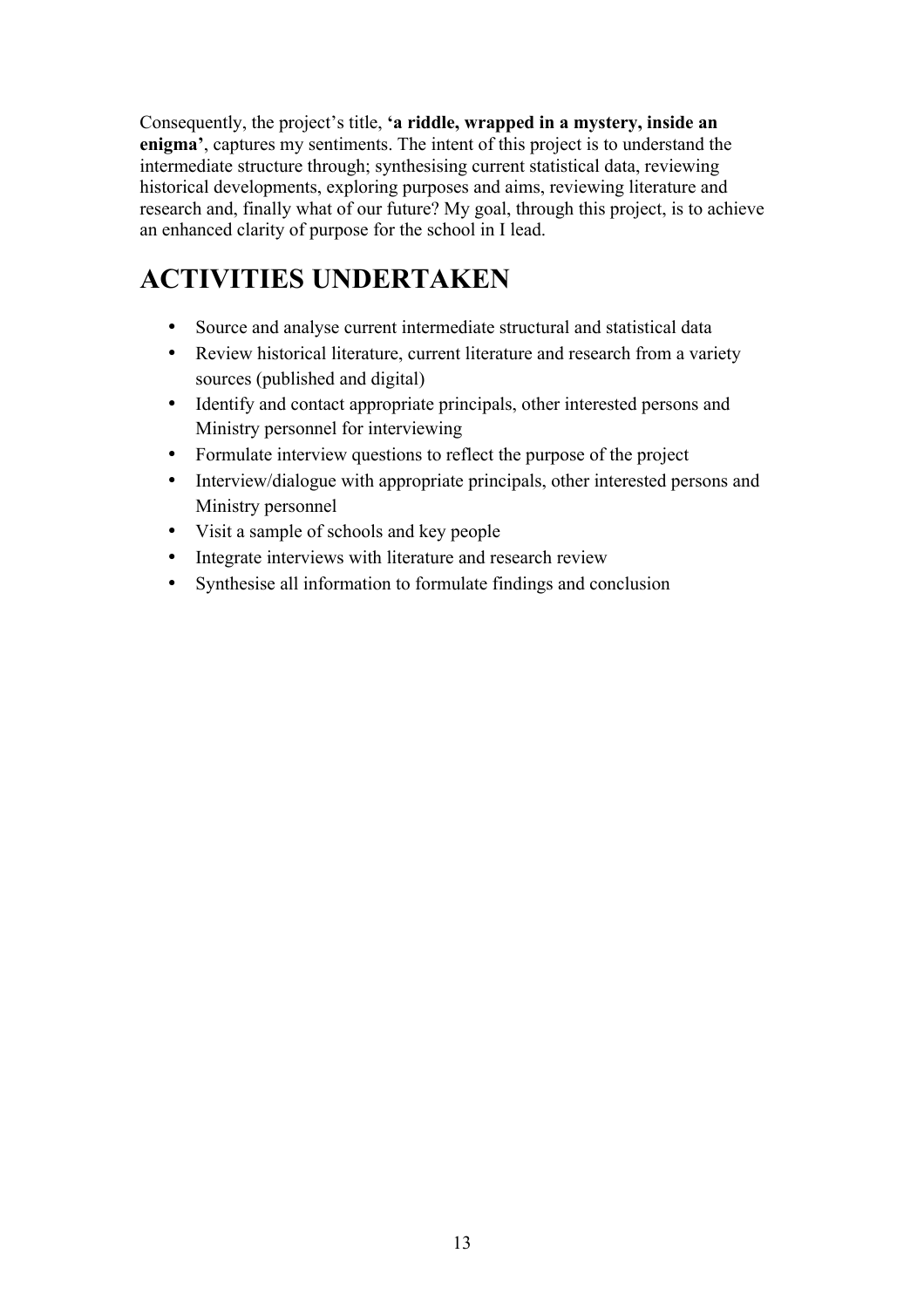## **1. STRUCTURAL AND STATISTICAL ANALYSIS OF INTERMEDIATES Background information**

The Ministry of Education's website, Parent Section (2013) states,

*In New Zealand most children start shortly after they turn five. All children must be enrolled at school by their sixth birthday. There are a wide variety of New Zealand schools providing education for primary and intermediate aged students (Years 1-8).*

This is the only reference to intermediate schooling in the Parent Section.

Intermediate schools are one option available in schooling pathways. The most common schooling pathways include:

**(6:2:5)** 6 years contributing primary **2 years intermediate** 5 years secondary

**(8:5)** 8 years full primary **0 years intermediate** 5 years secondary

**(6:7)** 6 years contributing primary **0 years intermediate** 7 years secondary

**(13) 0 years intermediate** 13 years composite

Approximately half of Year 7 and 8 students attend intermediates (see the table below):

ERO (2001, p.4) states, Full Primary 33% Intermediate 52% Composite  $3\%$ Restricted composite 2% Y7-15 Secondary 10%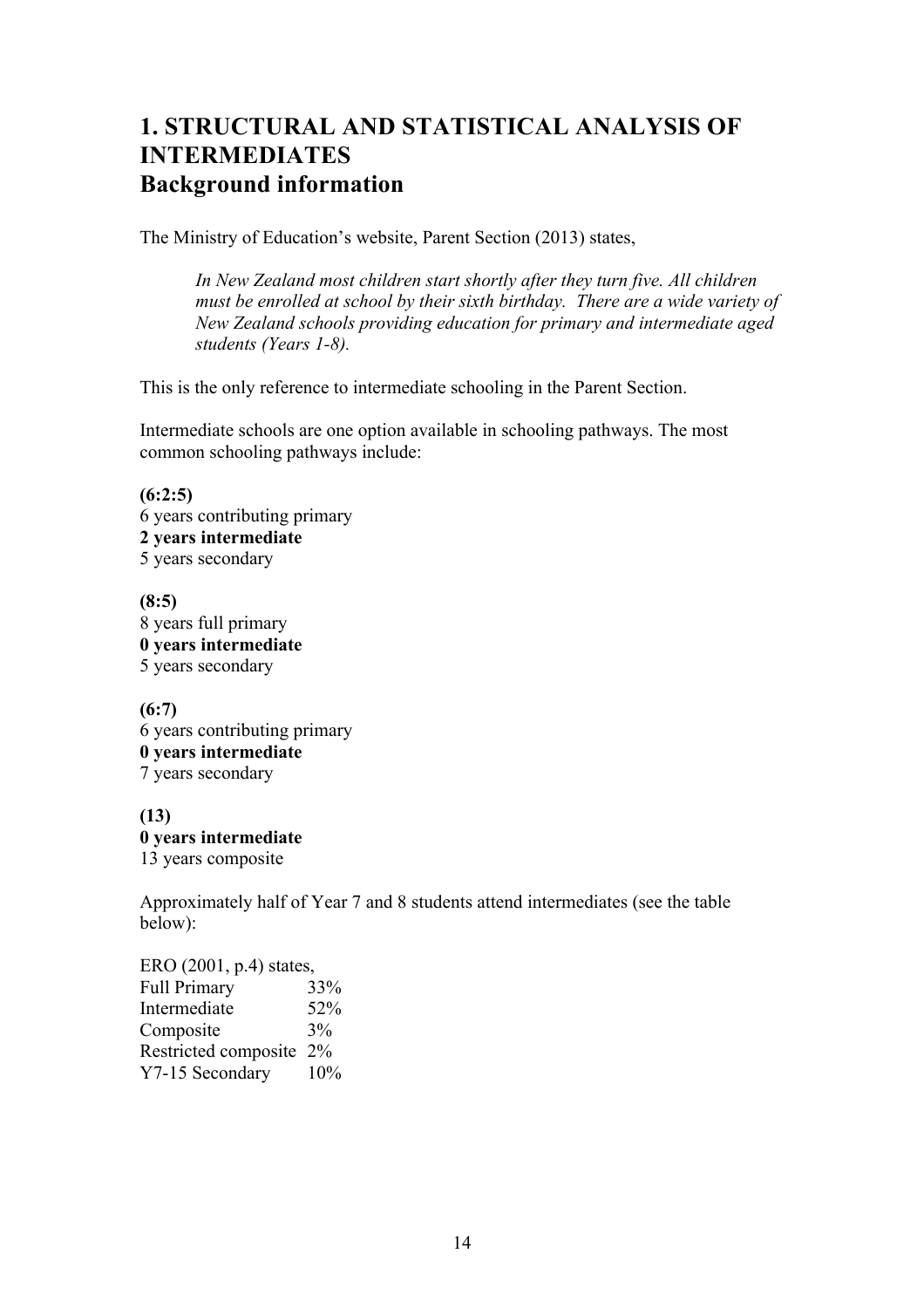ERO (2001, p.6), commented on intermediate schools relative to international structures finding,

*While intermediate schools are part of the primary system in New Zealand, middle schools in other countries are more similar in their organisational structure to secondary schools.*

*New Zealand is the only country in which:*

- ! *Primary schooling effectively continues until the age of 13; and*
- ! *The majority of students have to make two transitions between schools within the space of two years*

*The current diversity in schooling arrangements in New Zealand is unique internationally.*

The following analysis is of current data sourced form the Ministry of Education (2013). The information has been aggregated to depict schools by; roll, decile, decade in which established, number of international students, location and gender of principal as follows:

| <b>ROLL NUMBERS</b>  |       | <b>DECILE</b>        |       |
|----------------------|-------|----------------------|-------|
| 100-200              | 11%   |                      | $6\%$ |
| 200-300              | 15%   | $\overline{2}$       | 12%   |
| 300-400              | 20%   | 3                    | 9%    |
| 400-500              | 17%   | $\overline{4}$       | 15%   |
| 500-600              | 15%   | 5                    | 16%   |
| 600-700              | 9%    | 6                    | 17%   |
| 700-800              | 6%    | $\overline{7}$       | 5%    |
| 800-900              | 2%    | 8                    | 9%    |
| 900-1000             | 3%    | 9                    | 8%    |
| 1000-1100            | $1\%$ | 10                   | 4%    |
| 1200-1300            | $1\%$ |                      |       |
|                      |       |                      |       |
|                      |       |                      |       |
| <b>DECADE OF</b>     |       | <b>INTERNATIONAL</b> |       |
| <b>ESTABLISHMENT</b> |       | <b>STUDENTS</b>      |       |
|                      |       | <b>ENROLLED</b>      |       |
| 1920                 | $1\%$ | $\theta$             | 63%   |
| 1930                 | 4%    | $1 - 5$              | 23%   |
| 1940                 | 7%    | $6 - 10$             | $8\%$ |
| 1950                 | 23%   | $11 - 15$            | 4%    |
| 1960                 | 35%   | $16 - 20$            | 3%    |
| 1970                 | 25%   | $21 - 25$            | $1\%$ |
| 1980                 | 2%    | $46 - 50$            | $1\%$ |
| 1990                 | $2\%$ |                      |       |

TOTAL NUMBER OF INTERMEDIATE SCHOOLS: 115

*(An intermediate was defined as a school specifying 'intermediate' in its title. Consequently 5 schools were excluded from this total with preparatory/middle/junior high/senior in the school title)*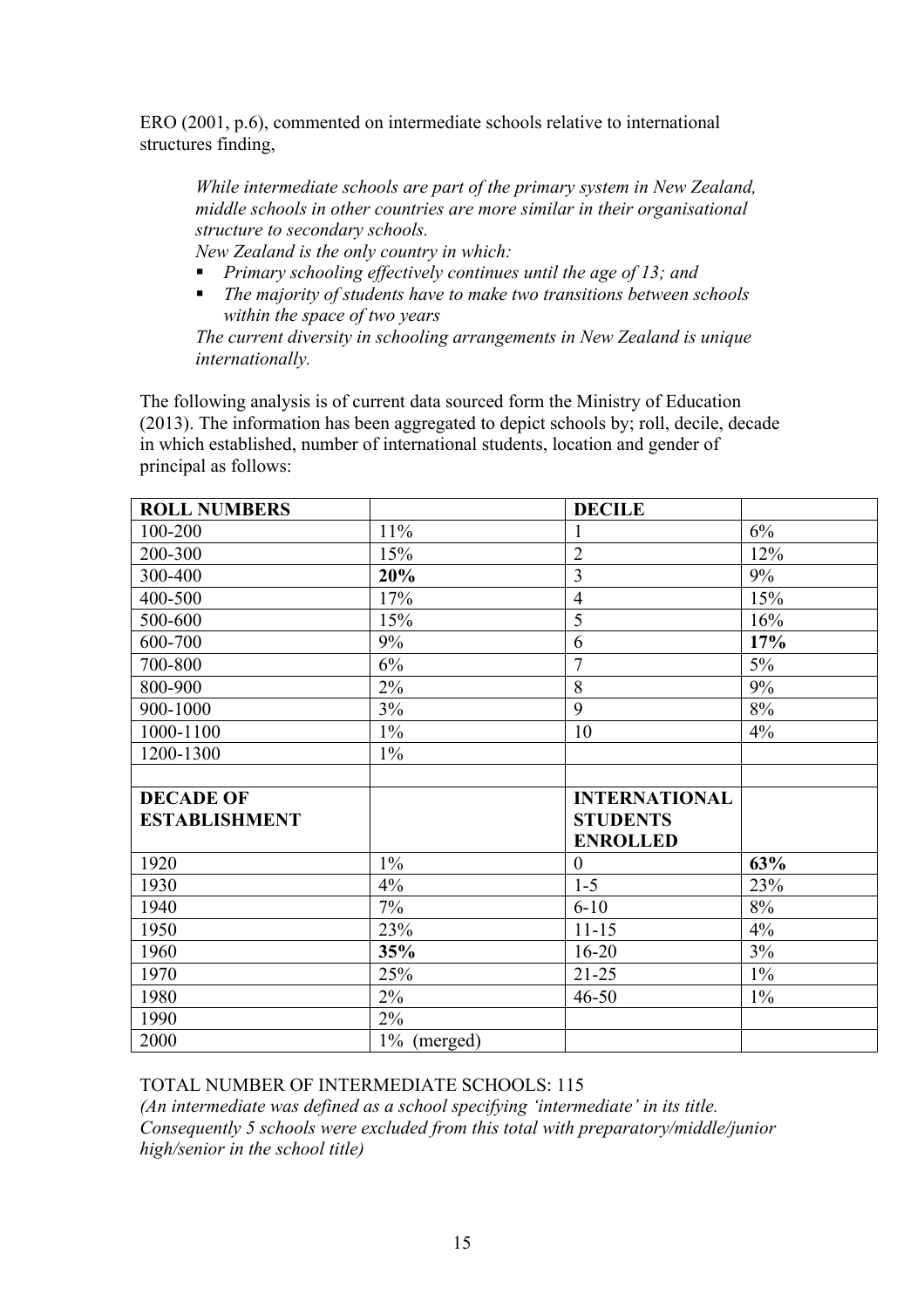#### CO-EDUCATIONAL:100%

PRINCIPALSHIP GENDER: *(Assumed by name)* Female: 30% Male: 70%

| <b>LOCATION:</b>   |     |
|--------------------|-----|
| North Island:      | 82% |
| South Island:      | 18% |
| Auckland region:   | 34% |
| Wellington region: | 11% |
| Christchurch:      | 10% |

The Ministry of Education's website, School Type (2013) states,

*Between 1 July 2011 and July 2012, nine schools change school type. Of these, one full primary school became a contributing school, one full primary school became a composite school and seven contributing schools became full primary schools.*

### **Findings and implications**

• Intermediate schooling is a part of a very diverse system of educational delivery for approximately half of Year 7 and 8 students nationally, serving both urban and city populations.

*Therefore, intermediate schooling is not an option available to all Year 7 and 8 students.*

• The New Zealand intermediate school, though similar to international models, stands alone as structure with a two-year tenure and administered by the primary sector.

*Therefore, the intermediate schooling structure is unique internationally.*

- An intermediate profile could be expressed as a school likely to be:
	- Established in the 1960's
	- Lead by a male principal
	- ! Located in the North Island viz Auckland
	- ! With a decile 6 socio-economic status
	- With a roll between 300-400 students
	- ! Coeducational
	- **EX** Without international students
- Intermediates are declining in number as the outcome of 'network reviews' in regions where student population is declining. *Therefore, intermediates that are located in regions of population decline are vulnerable and potentially at risk of closure.*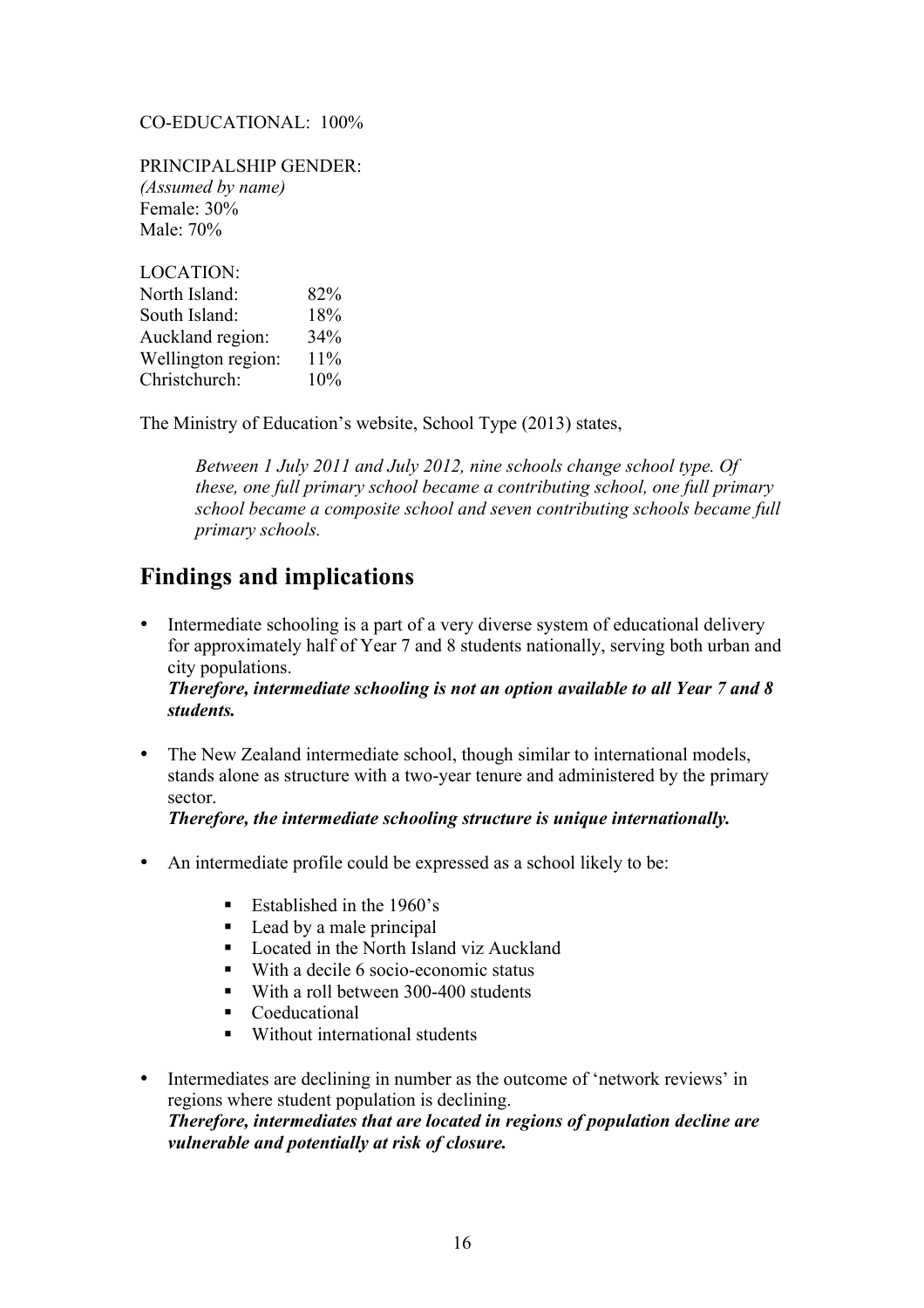• Intermediates have not been established as a desired schooling structure in the last two decades. There is a greater likelihood that restructured schools are middle or composite.

*Therefore, middle or composite schooling is the preferred Ministry option of school structure for the present particularly, where there are changing demographics***.**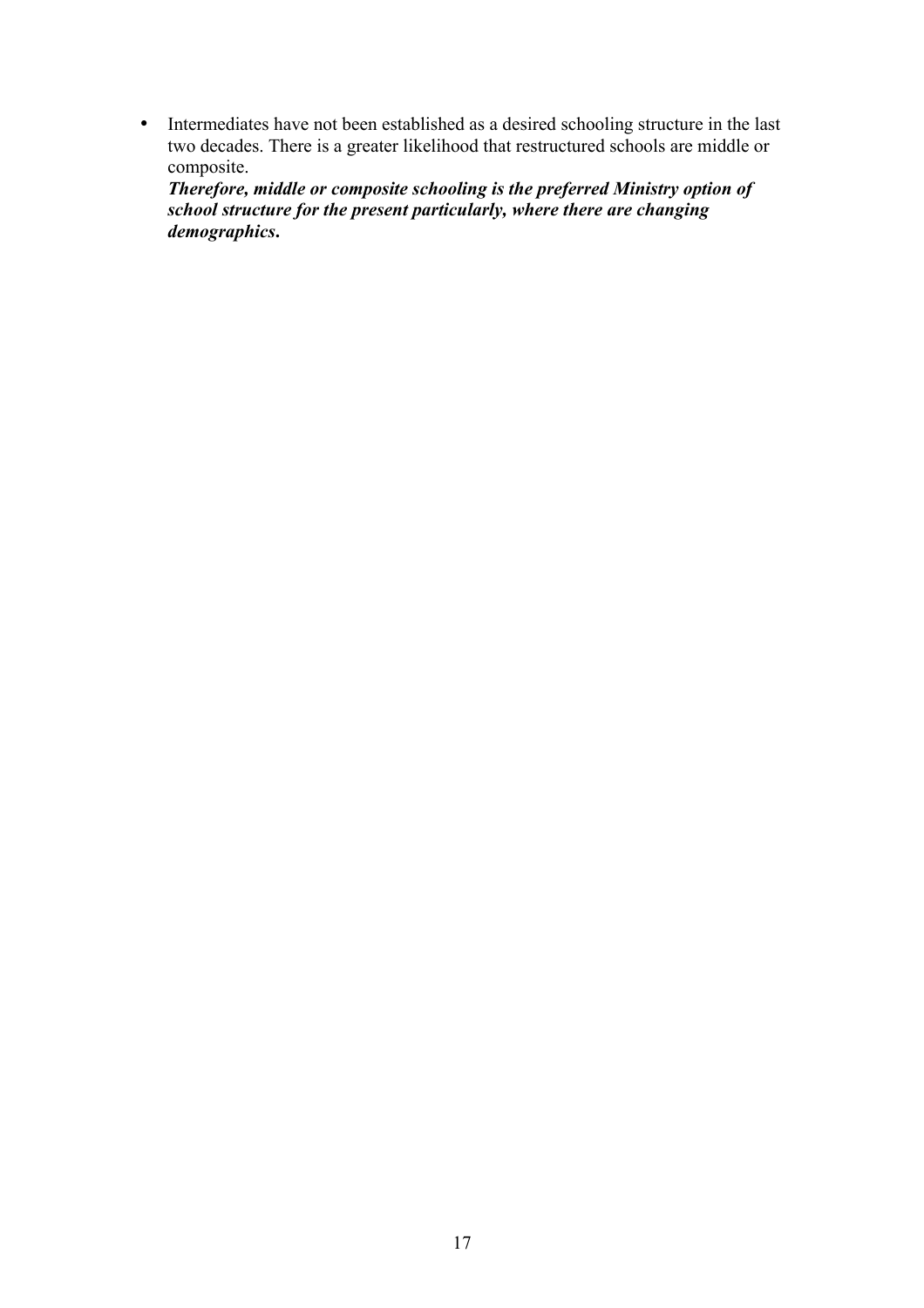## **2. THE ORIGIN AND HISTORICAL DEVELOPMENT OF INTERMEDIATE SCHOOLS**

### **Background**

#### **INTERVIEW QUESTIONS AND RESPONSES:**

#### **What is your understanding of the origin/history of intermediates?**

**Lester:** *There are a number of historical factors, particularly over the period from the 1920s through 1950's, that ultimately led to the establishment and growth of Intermediate Schools. It's a long and somewhat messy background, going back to the times when entry into secondary education required passing the proficiency examinations at Standard 6 (Form 2; Year 8). Moreover, secondary schooling at the time was distinctly academic in its orientation, and not too accommodating of students who couldn't make the grade or who weren't so disposed. This academic focus continued to be the case when the proficiency examination was abolished, meaning that many students continued to be disenfranchised learners. Solutions included the establishment of technical high schools (preparation for the 'trades"), and "middle schools" or "Junior High Schools" that didn't seem to gain much momentum. During the years of the Proficiency Examination, many students finished their schooling at the primary levels, without much preparation for work. One of the early cases for intermediates (more to the point, middle schools/junior high schools) was to provide some practical, basic learning that would help students transit into the workforce, whether skilled or unskilled.*

*Other factors also contributed to the establishment of Intermediates, including, for example, the pressure on space in some primary schools, particularly in parts of Auckland. This was especially the case in the 1940searly-1950s as a consequence of the spectacular expansion of the school population in urban areas in the post-war period. Among all of this was a political imperative to reduce costs. There are a number of examples in documented history of this being the case.*

*Interestingly it wasn't until during the 1960's that more educational justifications for Intermediates were being promoted. For example, their appropriateness for providing for the characteristics of children entering upon the phase of early adolescent development – but this, of course, was not necessarily based on substantive empirical insights, and did not find widespread agreement. Indeed, there is little evidence that Intermediates initially arose out of strong, well argued pedagogical or curricular justifications.*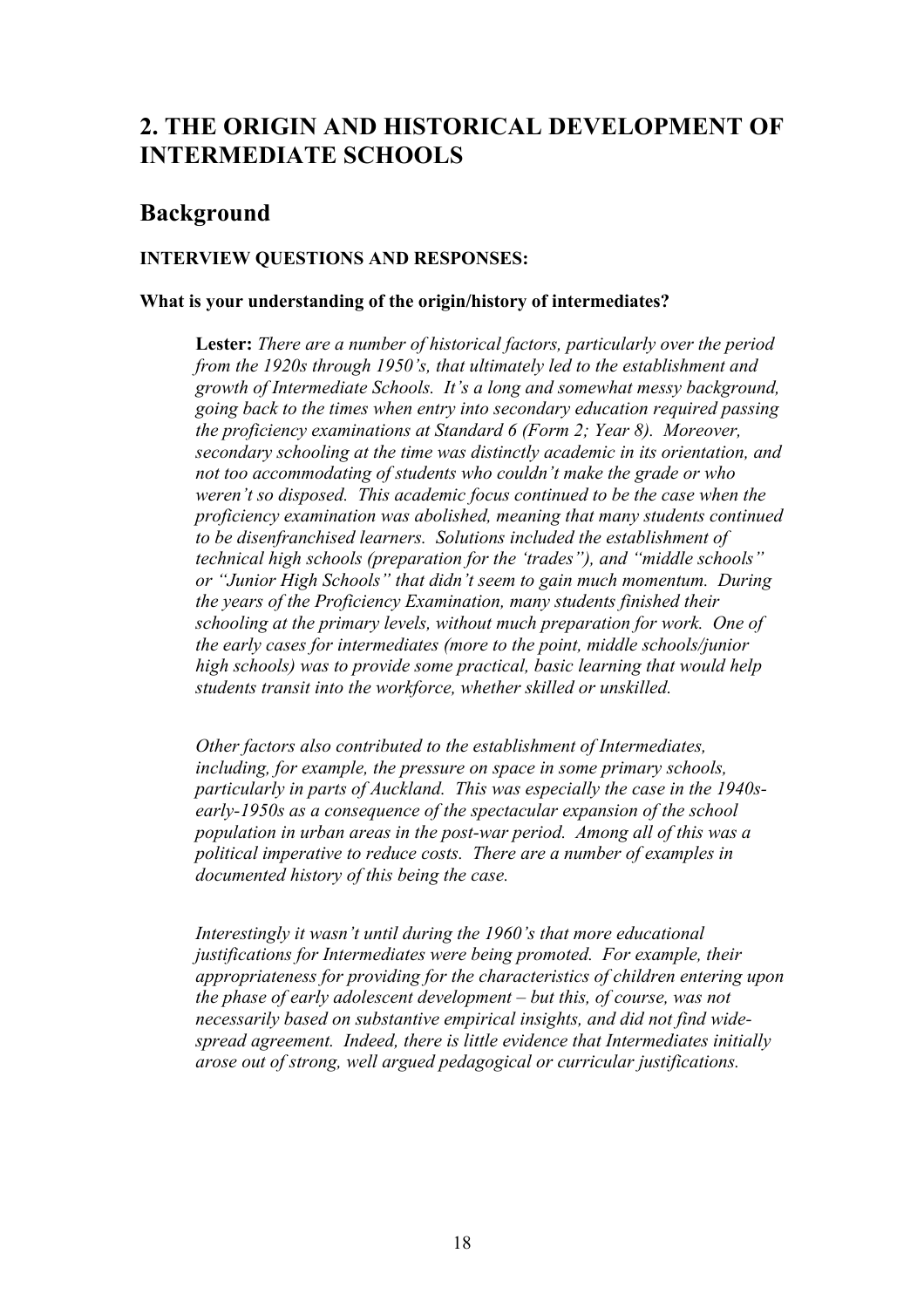*But times have changed. We now have some more sophisticated views and insights into schools, teaching and learning. A number of these can justifiably proffer sound justifications for Intermediate Schools. Regardless, they are set within a volatile, opportunistic political and bureaucratic environment that tirelessly strives to redefine and reshape according to managerialist and other ideologies of the day.*

**Alistair:** *Kowhai Intermediate was founded in 1924 and others soon after. The aim was to build them from 2 to 4 year schools (like the current Middle School), but the Depression in the 30's did for that idea. I assume, that even then somebody realized that the formal secondary pattern was not suited to the learning needs of 10 – 14 year old kids.*

#### **Other respondents:**

*We were supposed to be Middle Schools driven by Beeby Secondary School principals stymied proposal Transition to secondary school based on the premise of form I and form II Purpose built schools for manual training with specialist teachers Opportunity to provide more practical subjects… very sexist ie girls doing sewing etc No idea Beeby developed them in the 1930's pushing for Middle School – 4 years Pressure from secondary prevented it from becoming 4 years Many intermediates were built in the 60's and 70's to cope with the overflow of the babyboom Unsure… thought they started in the 50's*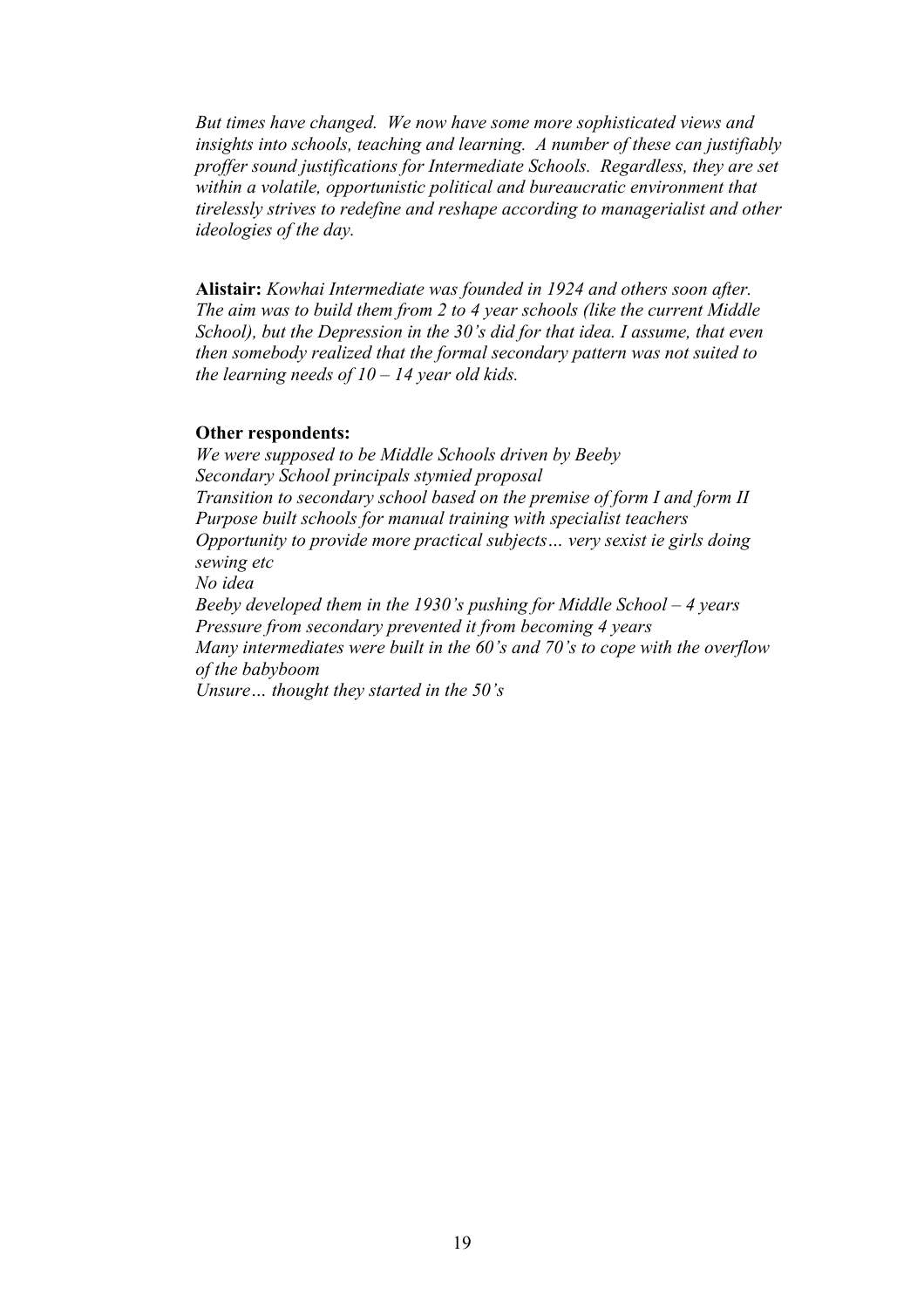#### **CHRONOLOGY OF INTERMEDIATE DEVELOPMENT FROM INCEPTION TO THE PRESENT**

#### **1870's**

Education Act of 1877

- Free, secular & compulsory education up to 14 years old legislated
- It was anticipated the majority of pupils would require no further schooling after primary

#### **1890's**

• The Nelson Intermediate School Yearbook contains the following citation (Newspaper article, 1969) quoting,

*"A plan for the first Intermediate-type school in New Zealand was started in Nelson in 1894." The Headmaster of Nelson Intermediate School, Mr G Chapman-Cohen, said at the 1969 end of the year break-up ceremony. "Two years later," he said, "In 1869 America's first Intermediate was established in Richmond, Indiana. Mr F G (Sas) Gibbs, a former Headmaster of Nelson Central School instigated the idea of placing pupils at form 1 & 2 level into a separate stage of education." He said, "There had earlier been similar school patterns in England.* 

• The first centralised schools were established (Standards III to VII – 11 years to 15 vears) on the  $14<sup>th</sup>$  August 1894, Nelson Central School for boys (300 students) and Toi Toi Valley for girls (Victory). The Junior classes (up to Standard III) were taught by women teachers (Tasman Street, Brook Street, Hampden Street and Haven Road) and then promoted to central schools. These first 'prototypes' operated for approximately for a decade and were regulated by the province.

#### **1900's**

- Primary schooling was universally established throughout New Zealand
- There was an increasing demand for secondary schooling
- A proposal for reorganising schooling of 10-14 olds was suggested to ease the transition from primary to secondary
- Primary and secondary schooling were regarded as alternative kinds of education rather than successive phases of education

#### **1920's**

• James Parr - Minister of Education (1920)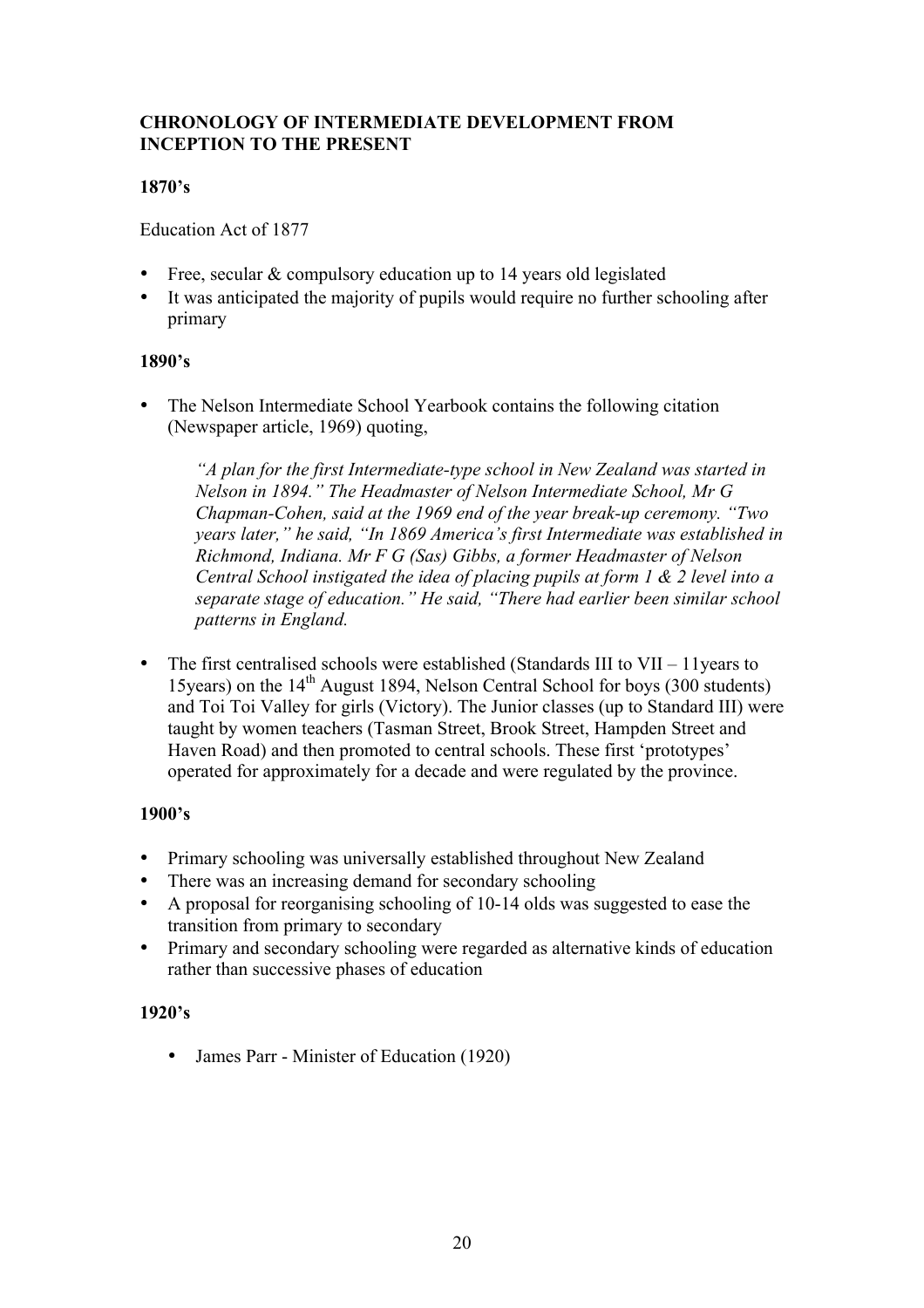- Watson (1964) identified four issues of 'special force' specific to intermediates as:
	- 1. A smoother transition from primary to secondary
	- 2. By providing for a broader curriculum for the variation of both ability and ambition
	- 3. By the utilisation of expensive facilities required of the curriculum
	- 4. By the best use of varied teacher qualifications

Reform to be attempted by either;

- 1. Attach top 2 classes of the 8 year primary school to secondary, technical or district high school
- 2. Transfer these classes to a separate 3 year school

Watson (1964) commented on these reforms by stating,

*… both solutions were prejudiced by the administrative and professional divisions between primary and secondary schooling as well as by the circumstances of a falling school population, an excess of teachers, friction between central and local authorities, and the general political, social and economic instability of the times*

- Regulations for the establishment of junior high schools were gazetted in September 1922.
- Watson (1964) describes the junior high schools as initially providing for slightly more staffing than primary schools and a separate salary scale. It was apparent that the only pupils who would remain for a third year were those who did not intend to go to a secondary, technical, or district high school.
- Education Amendment Act 1924 defined 'junior high school' as

*A school providing courses of instruction occupying normally three years and, in general, covering the higher stages of the course of primary instruction and the earlier stages of the secondary course'*  Cited in Cumming (19, p.229)

• Frank Tate Report (1925), viewed the establishment of Kowhai Junior High School as, "one of the most hopeful and instructive advances in public education in New Zealand." Cited in Cumming (19, p.229)

*The first Intermediate was established in October 1922 (Kowhai Junior High School) in Kingsland Auckland, with R. E. Rudman as headmaster (ex secondary headmaster, Inspector and lecturer) Robert Muldoon (former prime minister) attended this school*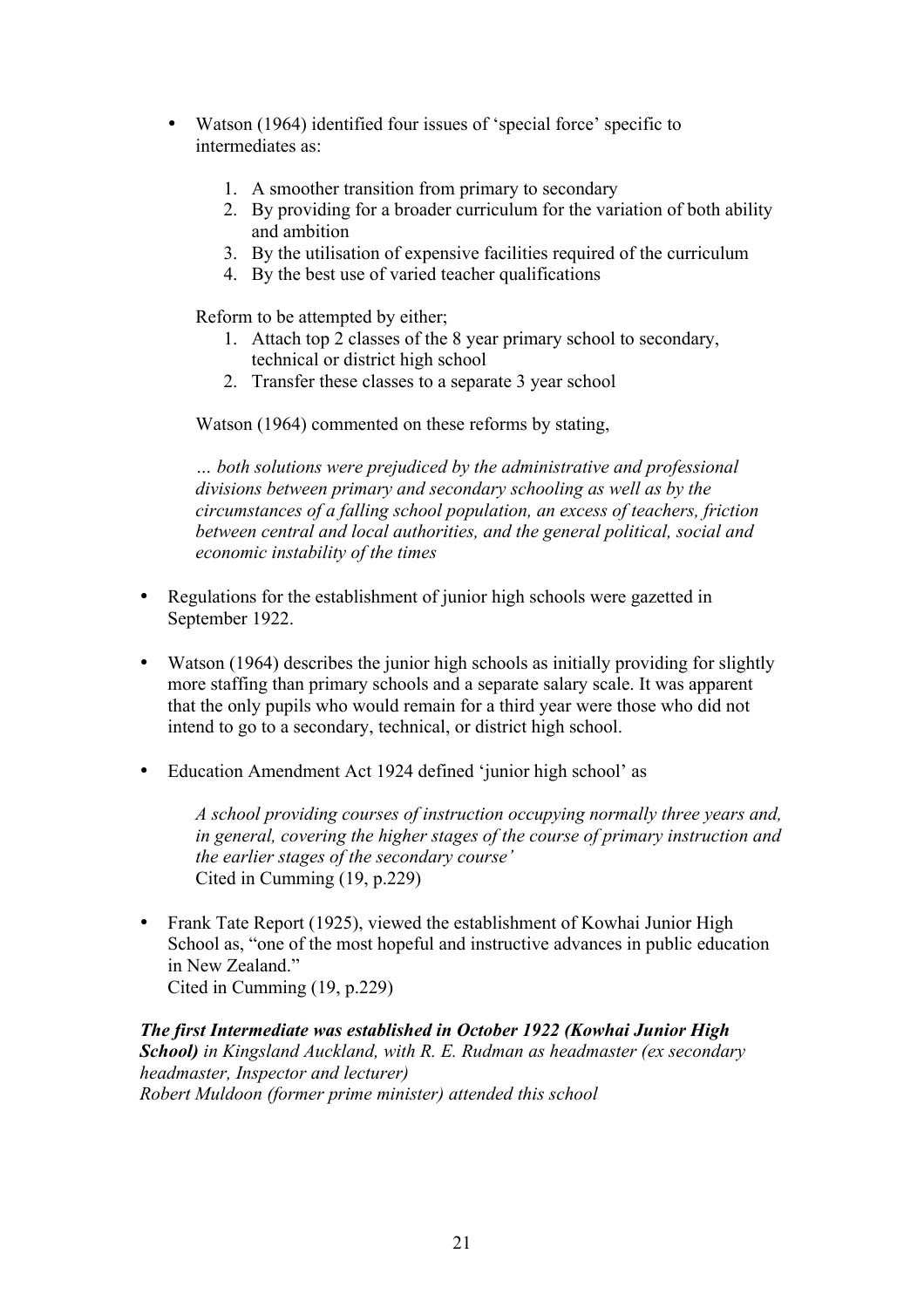#### **1930's**

- The creation of two-year intermediate schools were established and administered by primary education boards and, staffed predominately by primary teachers.
- The Beeby Survey was initiated by Minister of Education, Peter Fraser in 1936 and was the first major evaluation of intermediate schooling. Clarence Beeby was the director of NZCER and his findings supported the retention of intermediate schooling commenting, "The strongest single argument for the intermediate school is that it can offer all the advantages to consolidation… These advantages in themselves are sufficient to justify the extension of the intermediate school system…" cited in Watson (1964). The 'advantages' Beeby refers are social cohesion, educational and vocational guidance and, a reduction in the gap between primary and secondary.

#### *5 intermediate's established*

#### **1940's**

• The school leaving age is increased to 15 years old in 1944

*8 intermediate's established*

#### **1950's**

*26 intermediate's established*

#### **1960's**

- The report of the Commission On Education in New Zealand survey in 1962 (Currie Report) was the second major evaluation of intermediate schooling since 1922. This commission included and supported the concept of intermediate schooling.
- John E Watson, (1964) completed the most comprehensive report and narrative on Intermediate Schooling in New Zealand ever produced. Watson supported the concept of intermediate schooling.

#### *40 intermediate's established*

#### **1970's**

• The Amos (1972) investigation was initiated by Minister of Education

#### *29 intermediate's established*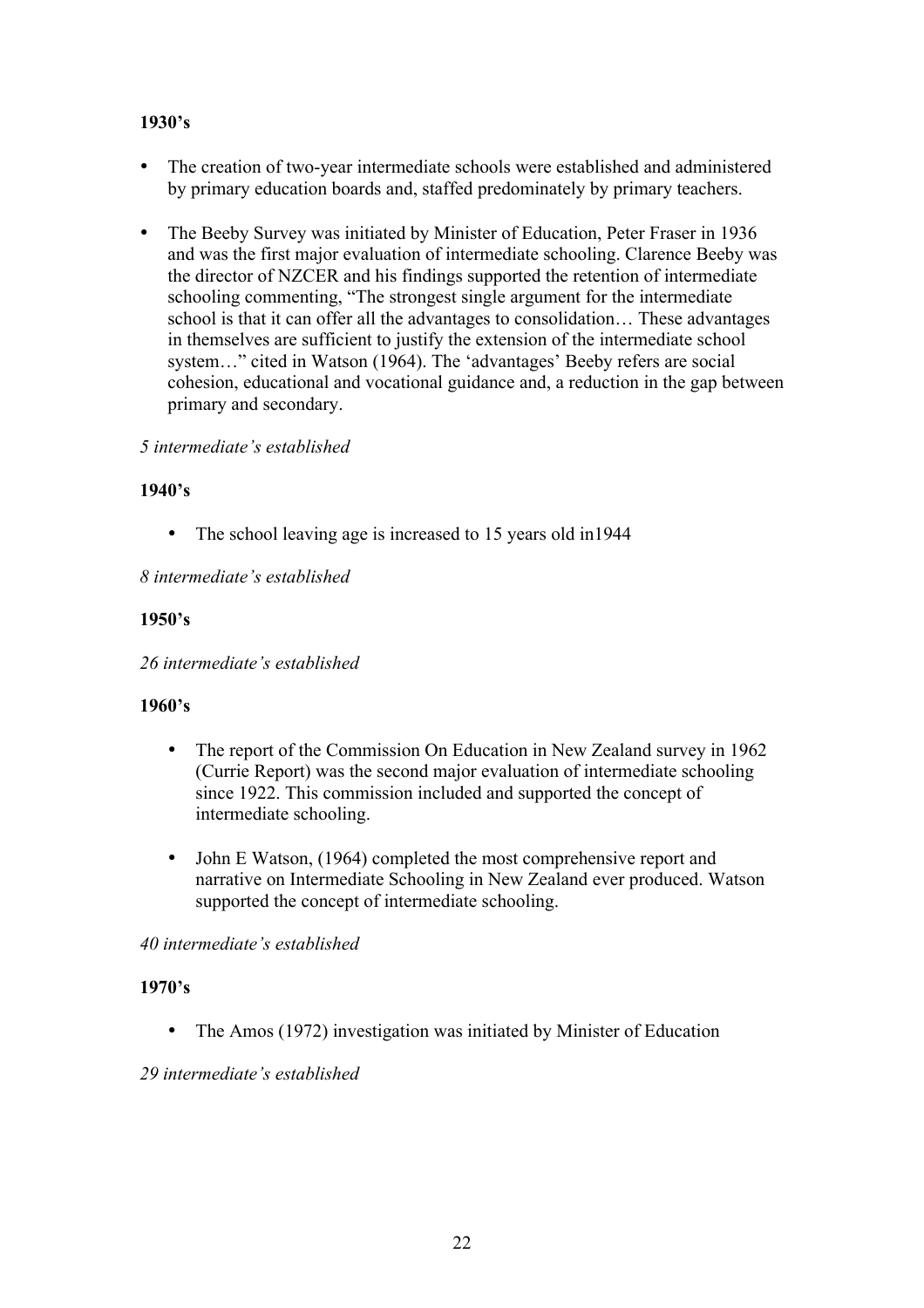#### **1980's**

• The Intermediate Schools Principals' Association report (1984), described the specialisation of intermediates as,

*The large group brought together in the Intermediate School can share common interests and problems away from those whom they have outgrown and without the dominance of the virtual adults who are their seniors in secondary school.*

• The Education Act of 1989 was established and included the following regulations that governs intermediates:

*5 Restrictions on enrolment at primary school (2) No person who turned 14 in any year shall be or continue to be enrolled at a primary school, or in a class below form 3 at a composite school, in the next year.*

*(3) No person who, in the opinion of the Secretary, - (a) has completed the work of form 3: or (b) has completed work equivalent to the work of form 2, shall in any year be or continue to be enrolled at a primary school, or in a class below form 3 at a composite school.*

*149 Intermediate Departments subject to section 157, the Minister may, by notice in the Gazette, - (a) establish an intermediate department-*

- *(i) within a composite school that is not an integrated school: or*
- *(ii) to form any part of a secondary school that is not an integrated school; or*
- *(b) disestablish any intermediate department.*
- *2 intermediate's established*

#### **1990's**

• Stewart and Nolan (1992), identified 10-14 years as a critical age range and that middle schools for 3-4 years as the appropriate form of educational structure for them. They comment that it is administrative convenience and other non-educational factors that led to the establishment of two-year intermediate schools rather than three-year middle schools early in the twentieth century.

#### *1 intermediate's established The last intermediate established was Somerville in 1997, located in Auckland*

#### **2000's**

• Education Review Office Report in 2001 report on intermediate schooling within a review of students education in Years 7 and 8.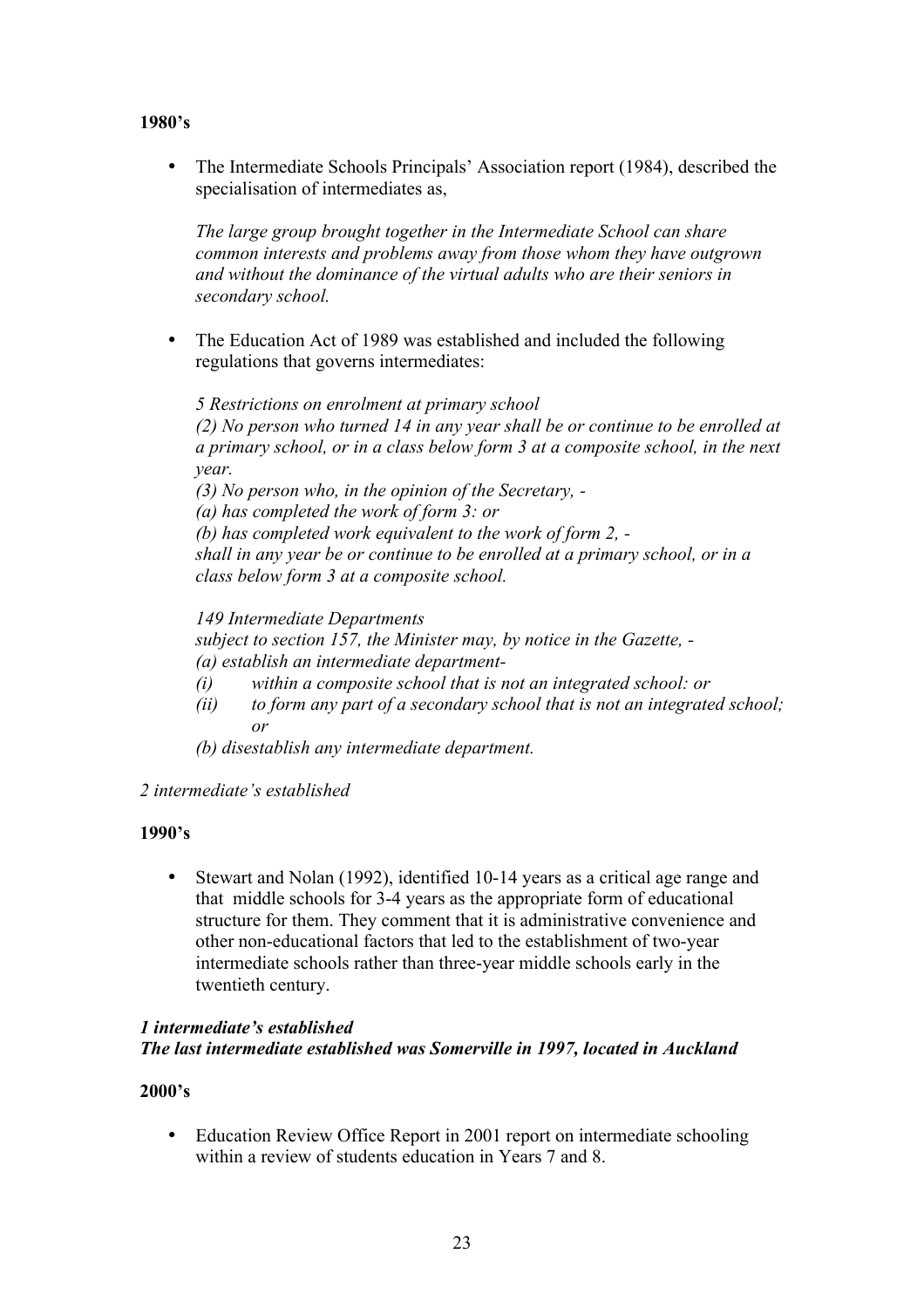*2 intermediates merged to establish Wainuiomata (previously established), Wellington in 2002*

# **Findings and Implications**

- There is a high variability in the knowledge of school leaders relating to the origin and history of intermediates. Generally, there is a limited understanding. *Therefore, a high variability in knowledge has potential to impact on the aims and purpose of intermediate schools.*
- The original concept for intermediates was a centralised school structure with both a 'terminal' and 'preparatory' function and later, a 'transitional' function to bridge primary and secondary schooling.

*Therefore, the historic functions of, 'preparatory' and 'transitional' remain at the forefront of many intermediates purpose and are a dominating perspective for the present and future development of intermediate schooling.* 

- The origin of intermediates commenced with a two-year structure and an intention to develop further as 3 or 4 years tenure. A variety of factors subverted this development including; economic restraints, secondary principals, Minister's of Education ideo-political beliefs and regulatory privilege and, demographic trends. *Therefore, intermediates currently are a school structure of 'default' exposing them to potential political vulnerability.*
- There is no recent literature or evaluations of intermediate schooling. Research is more likely to be focussed on Middle Schooling. *Therefore it is highly likely, intermediate schools are not a strategic priority for the Ministry of Education and it is more likely that the middle school, composite or 'super-school' structure be considered for development.*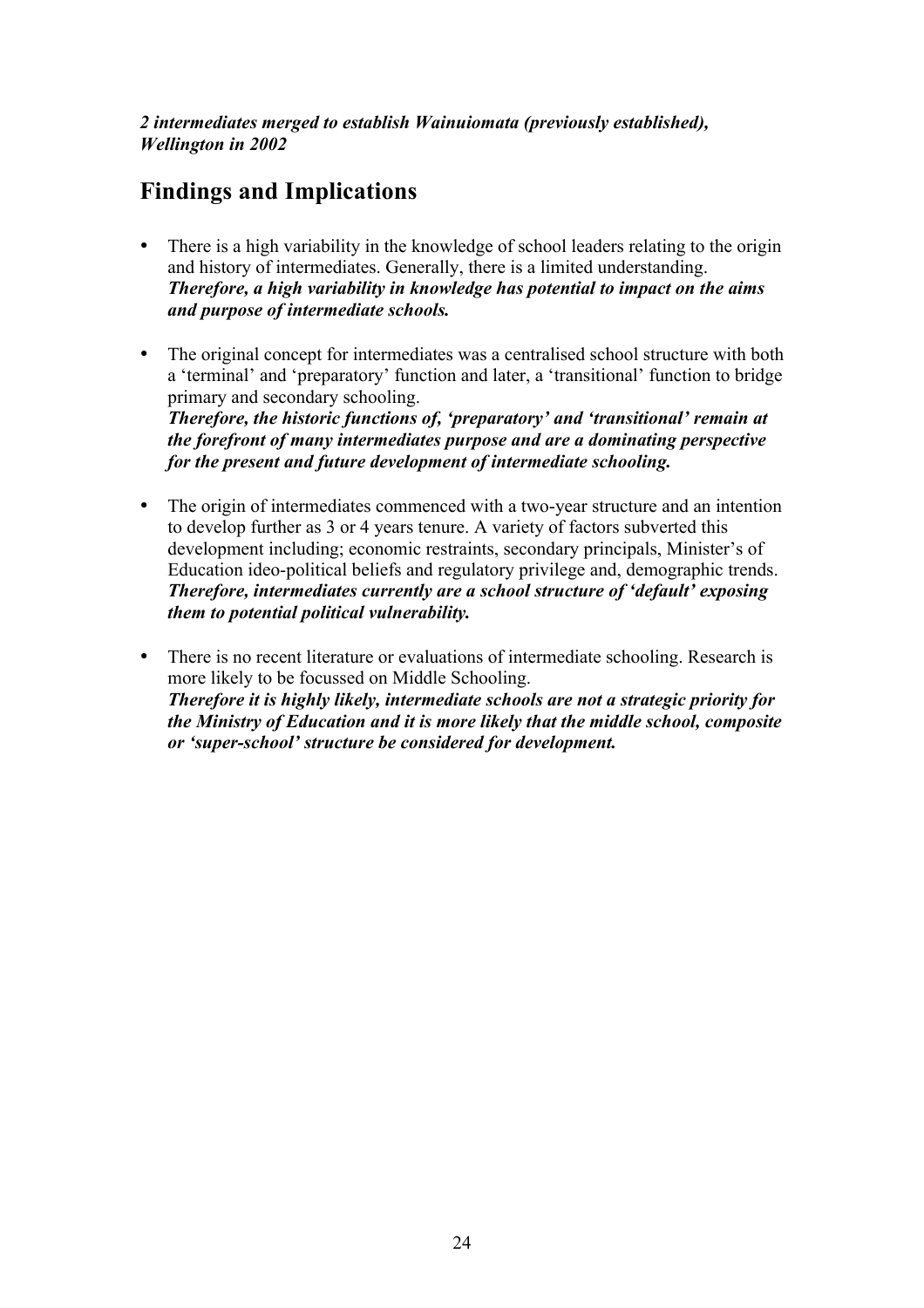### **3. THE AIMS AND PURPOSE OF INTERMEDIATE SCHOOLING**

#### **INTERVIEW QUESTION AND RESPONSES:**

#### **What is your understanding of the purpose of intermediate schooling?**

*Lester: It is doubtful whether it is instructive or useful to consider the purpose of Intermediate schooling today within the contexts of its early beginnings. Circumstances of recent years are very different indeed, and purposes need to somehow be aligned with the present. So what, arguably, are the purposes of today? Are they simply to prepare students for secondary education, or to slavishly the Ministry of Education's mantra of raising measured achievement of diverse learners in National Standards? None of these reasons should appeal to a thinking educator.*

*In my view, the broad purposes of Intermediate schooling are similar to all levels or types of schooling – but it is the setting that can provide distinctive characteristics that can be to the advantage of students and their learning, teachers and their teaching. The purposes of schooling for New Zealand students is well stated in the NZ Curriculum – a curriculum that states a number of broad goals for all levels of schooling – primary, intermediate, secondary. I don't need to spell them out here. Above all, however, students deserve an education that will motivate and help them to develop and grow with the confidence and capabilities needed to live satisfying lives in a world that is constantly changing, yet a world that also retains much of the past. Students deserve rich, relevant learning experiences that not only address the academic, but also the aesthetic, physical, social, moral and practical skills dimensions so central to human roundedness. They need ongoing learning experiences in classroom and school learning environments that equip them with the dispositions and competencies needed for inquiry and critical thinking – which are essential not only for personal growth but also for participating in a democratic society.*

*The Intermediate, in my view, should not be regarded as a 'transition' point between primary contributing schooling and secondary schooling. That is something of a non-argument. Rather, it should be regarded as a point of renewed and refreshed impetus for learning within a socio-cultural environment that brings together young people who share so much in common in terms of the highly significant personal physiological changes that are occurring within them. Personal chemistry is changing, with consequent changes in physical, emotional, and social characteristics. Most Intermediate students are transiting childhood and dependency to youth, independence and maturity. For many, this is a time of personal confusion mixed with growing self-awareness and assertion. There is often a floating between dependency and autonomy – wanting to be grown up, yet also to have the security and comfort of childhood. Patterns of feeling, behaving, and associating are changing.*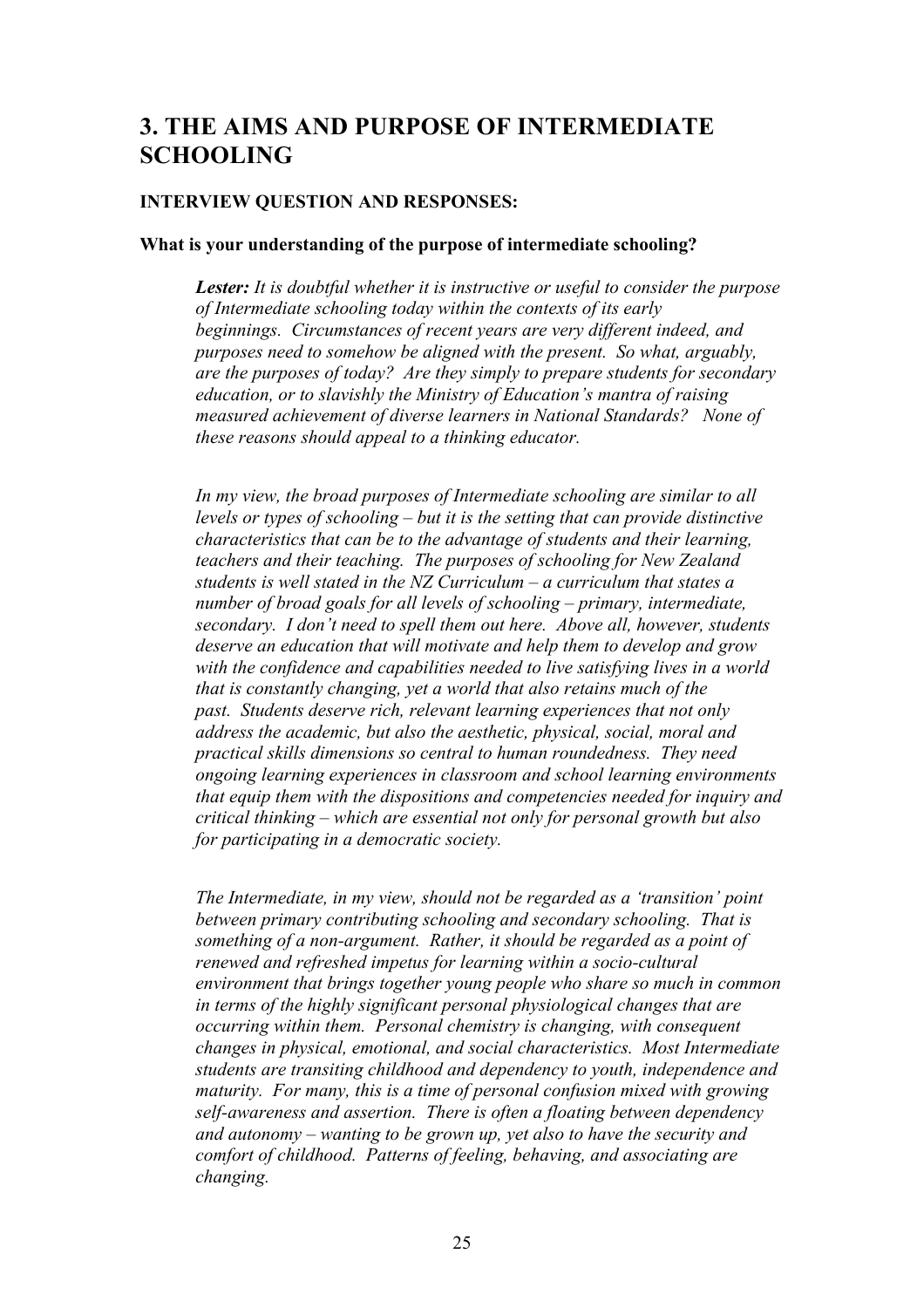*Thus, it requires a very good Intermediate school to allow these natural personal transitions to occur within an environment where learning, expectations, relationships and communications are responsive and tailored to the specialness of Year 7 and Year 8 students. It has long been observed that some Intermediates do this very well indeed, whereas others offer little evidence vibrant thinking and practice.*

*Alistair: I believe it is to provide a link between the home-room based primary approach and the subject-based secondary approach. We provide the security and teacher-knowledge of the kids' needs but begin a transition to a specialist teacher-subject-based approach. In a four year Middle School, by the end of Year 10 probably most of the teaching is by specialists with home-room teacher delivering his/her chosen subject but still having that close contact with the kids.*

#### **Other Respondents:**

*Meet the needs of the students Advantage can think more closely about the students we have en mass Some intermediates do this very well and others poorly Transition Unique age to develop skills and personality in large like cohort Friendships easier unlike secondary Don't know if there is anymore…. To provided wide range of experiences and consolidate learning Not a clear purpose- little 'point of difference' from other schools Specialist education for emerging adolescents and preparation for college Bridge primary to secondary schooling Technology education Students outgrow primary school structure To provide school leavers with life and trade skills To meet the special needs of pre-adolescents* 

#### **What is the purpose of your school…. What need is it meeting?**

*Lester: This question is no longer relevant for me, although I would caution about over emphasizing the "technicraft", "manual", or "specialist" or whatever programmes as a "point of difference". I think this is a weak argument, and I have heard it too often. In my view the purpose of the Intermediate is to provide students with balanced, rounded programmes that seek excellence in all learning areas, while also attending to the development of citizenship and personal efficacy. Nothing new in that – and indeed there is nothing that is new that is necessarily better.*

*Alistair: We are a specialist-type school which focuses on providing for the needs of the 10 – 14 year old student. (I remember a new Y7 kid sayng to me, "You know what's neat about this school? All the books in the library are just for us."). We must provide what I call a 'four-square' approach. Academic:*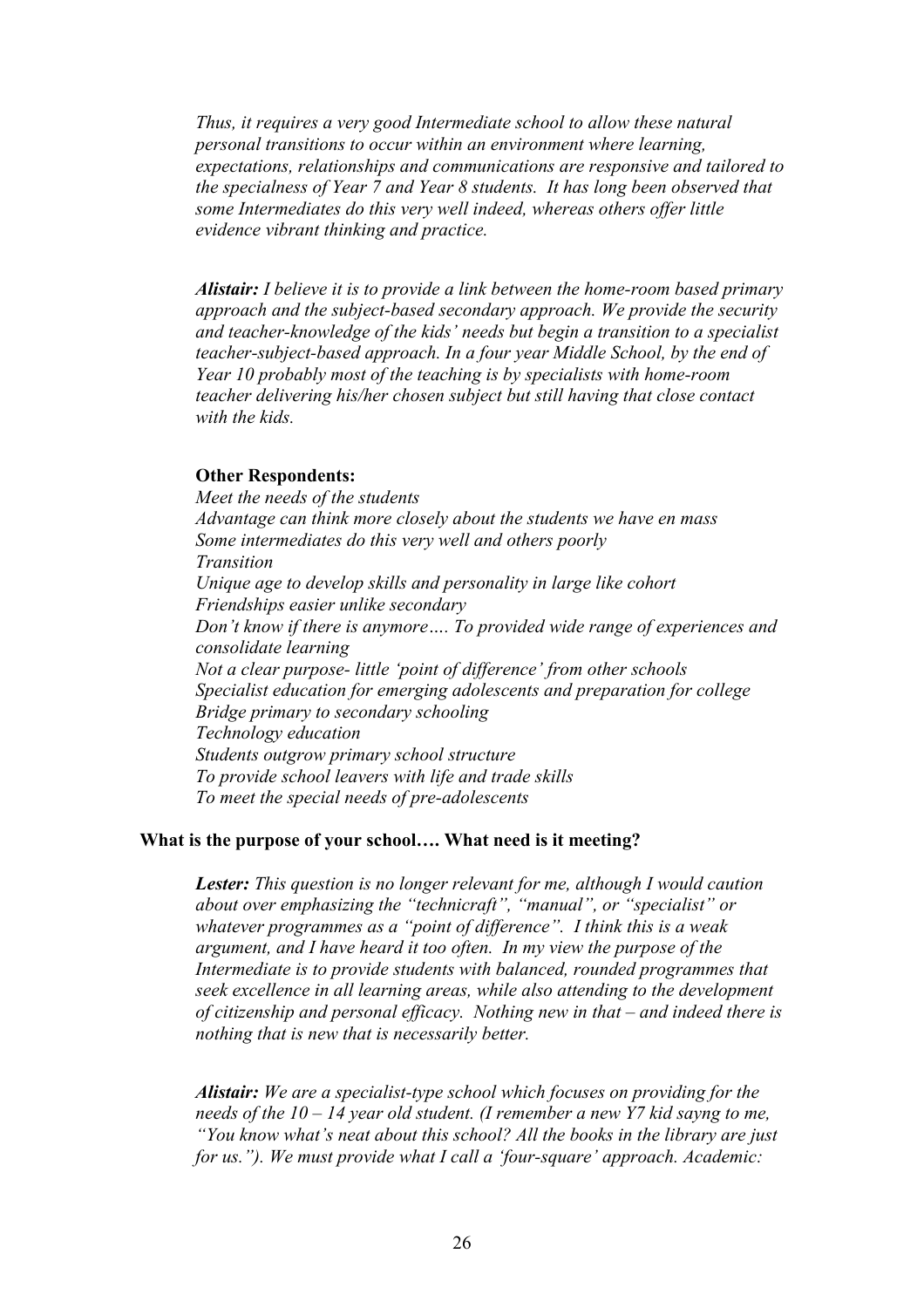*this is the base, and we must deliver a sound academic programme suited as far as possible, to each student and to all students. Social: we must offer a programme which provides opportunities for the students to grow socially, to interact with each other positively and take responsibility within their classes, teams and the school. Cultural: we must provide opportunities for our students to come across and try out new skills and experiences in the cultural field, ie music art, kapa haka etc. physical: we must cater for this age group's physical needs through sport, dance, camps etc*

#### **Other Respondents:**

*Meet the need of age/cohort Find the right pathway for our students Develop positive pathway into citizenship Ensure students can access the curriculum and are critical and independent thinkers Provide experiences and opportunities to meet needs, strengths and talents Keep students motivated in their learning High quality education for middle year children to meet their special needs To provide breadth of experience to discover passions and talents 'Last chance' in literacy and maths Increase life opportunities To provide many opportunities to try to 'open eyes' to the world and opportunity to 'sample' and try new stuff Provide core curriculum* 

Beeby (1938), regarded the Junior High School as a structure fulfilling both a 'terminal' (the completion of schooling) and 'preparatory' (prepared for secondary schooling) functions. Furthermore, he identified the purposes of intermediate education as a balanced curriculum including opportunities for the exploration of pupil aptitudes, provision for specialist teaching, bridging the gap between primary and secondary education and continuing the teaching of the basic curriculum subjects.

ERO (2001, p.28) postulates,

*The purpose of intermediate schools is to provide for the particular needs of young adolescents. Those with a clear philosophy generally provide a high quality education. They have the advantage of bringing together and working with the largest groups of Year 7 and 8 students. This enables them to provide a range of specialist opportunities that may not be possible for other types of schooling. In addition school resources are selected and purchased solely for students who attend that school and there is therefore a greater chance of sufficiency and variety.*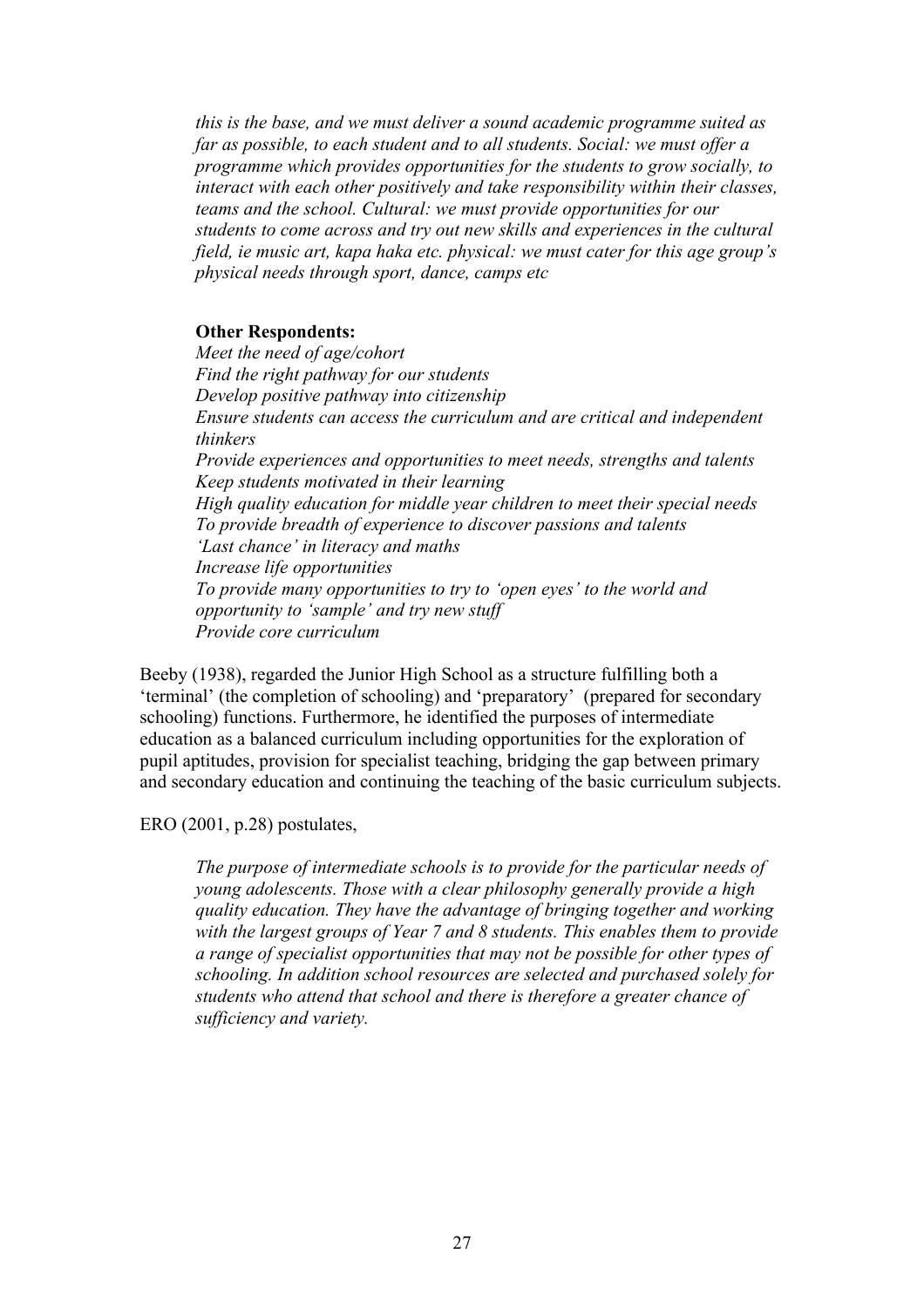#### **CURRICULUM REVIEW**

The prescribed curriculum, spanning a century of compulsory education, provides an insight into the aims and purposes of intermediates.

In the 1890's, Toi Toi School for girls in Nelson, offered instruction in cookery and dressmaking (not unlike the manual training of the later established intermediate schools).

Regulations for intermediate schools and departments were made by an Order in Council of December 1932. Cumming & Cumming (1978, p.251) found,

*All pupils were to receive about seventeen hours a week, instruction in English, history and civics, arithmetic, geography, elementary science, drawing, singing, and physical education according to the prescriptions for Form One and Two in the syllabus of instruction for primary schools. During the remaining portion of the school week all pupils to receive manual and home arts for not less than one and a half hours weekly, and also supplementary course of instruction chosen from the academic, commercial, agricultural, art or manual training courses. The supplementary course for each pupil was to be determined by the principal after considering the wishes of the parents and the report of the head teachers of the contributing school.*

A sample of clubs operating in Intermediate Schools 1957-8 identified by Watson (1964, pp.200-201):

- *Harmonica*
- *Drum and Bugle*
- *Glee*
- *Operetta*
- *Mothercraft*
- *Poultry*
- *Esperanto*
- *Junior projectionists*
- *Boxing*
- *Fancy dancing*

Watson (1964, p.200) also found "....while most schools had an art club, very few had a dress-designing club, while most had a drama club, few had a Maori club…."

The Report of the Commission On Education in New Zealand (1962, p.273), made recommendations to strengthen language and science programmes:

*That the science curriculum for forms I and II be coordinated with that of the rest of the secondary system, and that laboratories for these forms be planned accordingly.*

*That in the planning of the introduction of foreign language in forms I and II curriculum officers pay close attention to recent overseas experiment in language work at this junior level; and that serious consideration be given to the place of Maori and Esparanto as introductory to foreign language study.*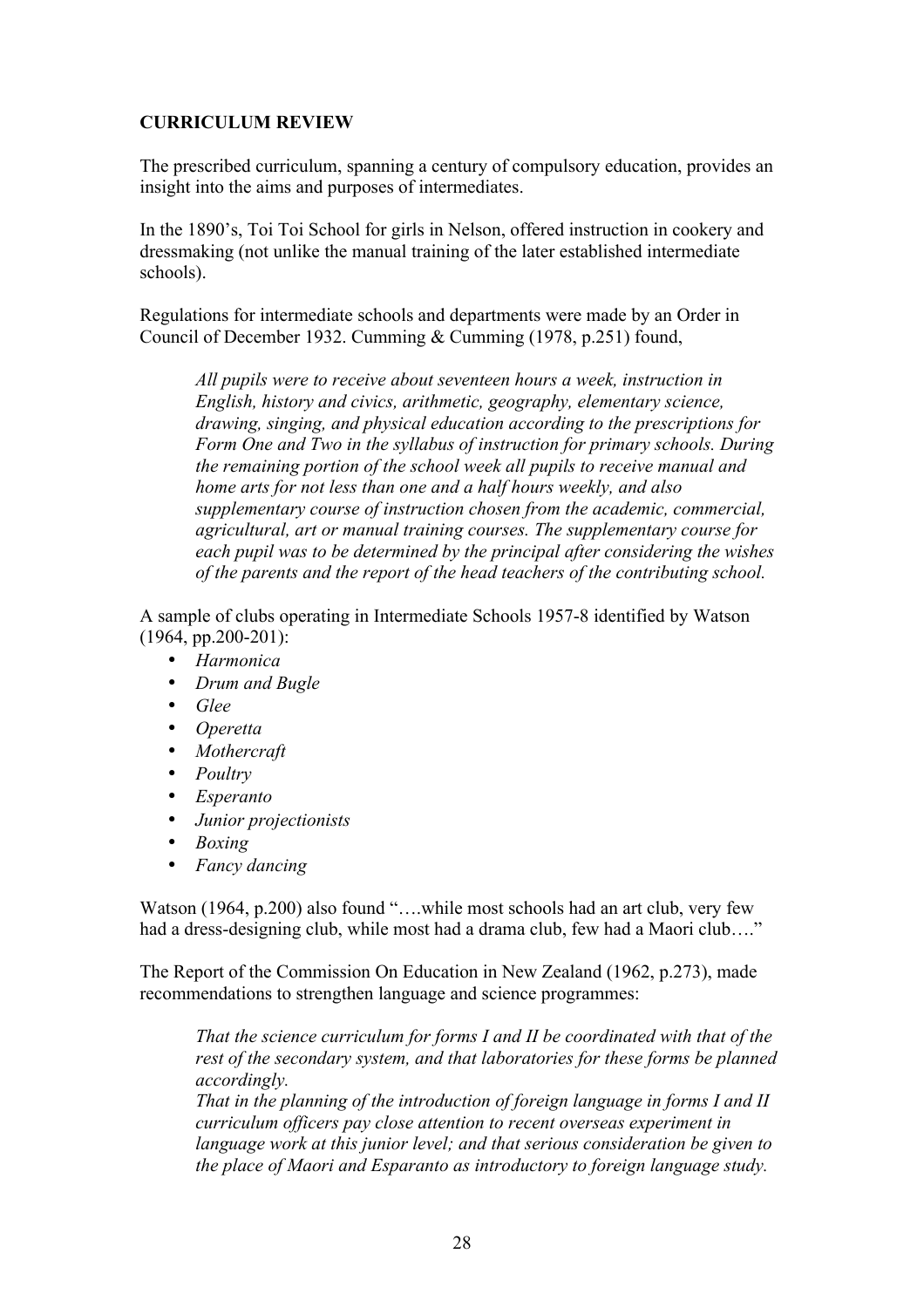The New Zealand Curriculum Framework was the curriculum of 1992.

The New Zealand Curriculum (2007), is the current curriculum and guidance pertaining to intermediate education includes the following descriptors:

#### *Learning in years 7-10*

*During these years, students have opportunities to achieve to the best of their abilities across the breath and depth of the New Zealand Curriculum – values, key competencies, and learning areas – laying the foundation for living and further learning.*

*A responsive curriculum will recognise that students in these years are undergoing rapid physical development, becoming increasingly socially aware, and encountering increasingly complex curriculum contexts. Particularly important are positive relationships with adults, opportunities for students to be involved in the community, and authentic learning experiences.*

*Students' learning progress is closely linked to their ongoing development of literacy and numeracy skills. These continue to require focused teaching.*

#### *The Arts:*

*Over the course of years 1–8, students will learn in all four disciplines.* 

#### *Health and Physical Education:*

*All seven areas are to be included in teaching and learning programmes at both primary and secondary levels. It is expected that all students will have had opportunities to learn basic aquatics skills by the end of year 6 and practical cooking skills by the end of year 8*

#### *Science:*

*The core strand, Nature of science, is required learning for all students up to year 10. The other strands provide contexts for learning. Over the course of years 1–10, science programmes should include learning in all four context strands.*

#### *Social Sciences:*

*Learning based on the level 1–5 social studies achievement objectives establishes a foundation for the separate social science disciplines offered in the senior secondary school.*

*In years 1–10, schools are required to provide teaching and learning in English, the arts, health and physical education, mathematics and statistics, science, the social sciences, and technology.*

*All schools with students in years 7–10 should be working towards offering students opportunities for learning a second or subsequent language.*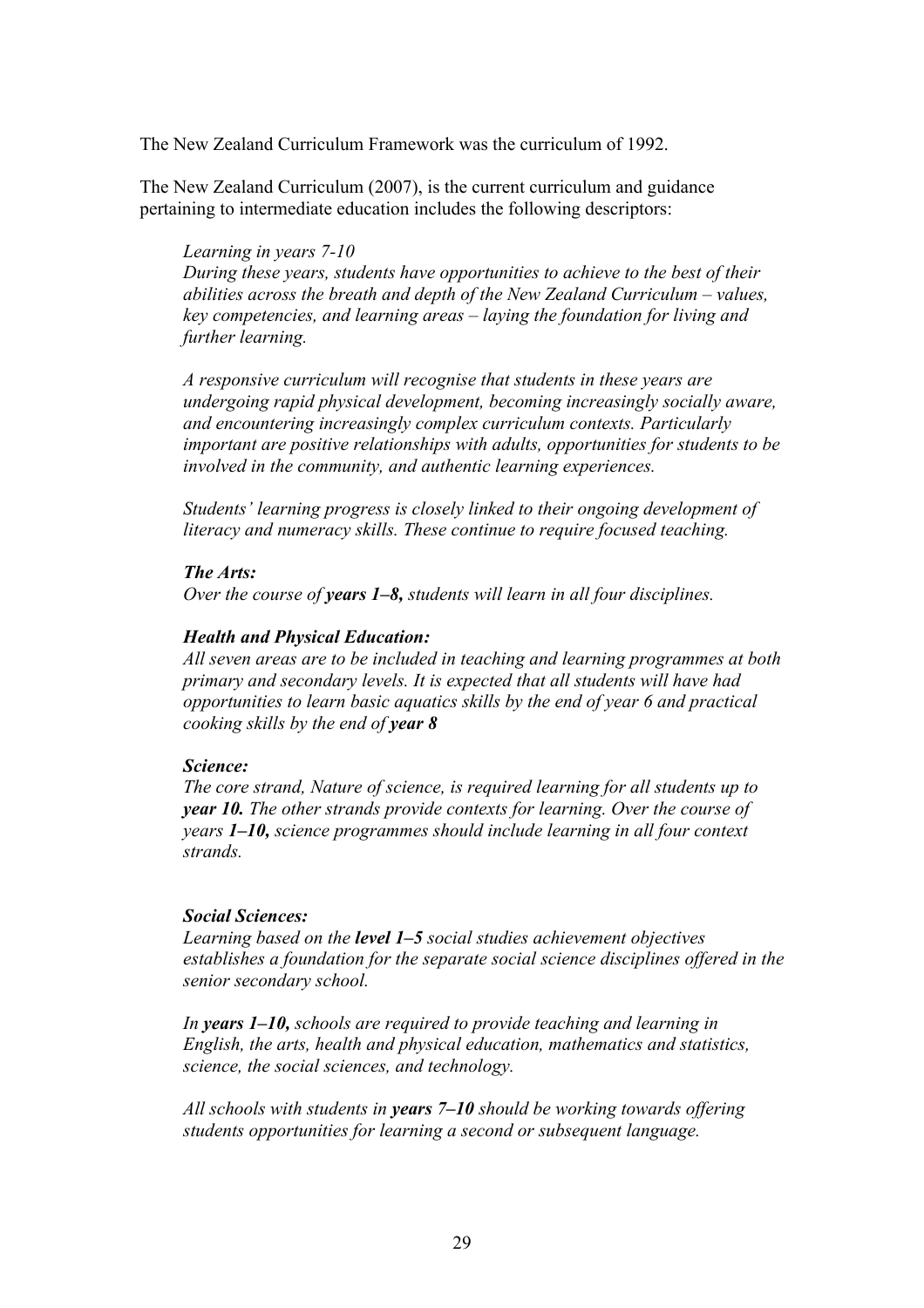*In years 1–10, schools are required to provide teaching and learning in English, the arts, health and physical education, mathematics and statistics, science, the social sciences, and technology.*

### **Findings and Implications**

- Manual training or technology learning programmes have continued to be a feature of intermediate schools, taught by 'specialist' staff. Extraordinary staffing is allocated to schools with Years 7 and 8 students. *Therefore, technology programmes have been a sustained feature of intermediates.*
- The learning of a second or subsequent language has been a feature of the curriculum since the 1960's for Year 7 and 8 students. *Therefore, languages are a specific feature of intermediate schooling.*
- An element of choice or supplementary learning programmes has been a feature of Year 7 and 8 curriculum since the 1930's. *Therefore, learning programmes that include an element of choice are a sustained feature of intermediate schooling.*
- No current document identifies the aims and purposes of intermediates specifically or provides explicit guidance. *Therefore, a lack of clarity and guidance generates an environment of high variability and potential extremes of practice in the quality of intermediate schools. It is for individual schools through their leadership and charters to determine.*
- There are many historic features that continue in today's intermediate schools. *Therefore, the aims and purposes of intermediate schooling are multifunctional and include; meeting the diverse needs of emerging adolescents, 'specialist' and supplementary learning programmes, student choice, second language learning and continuation of the 'core' curriculum.*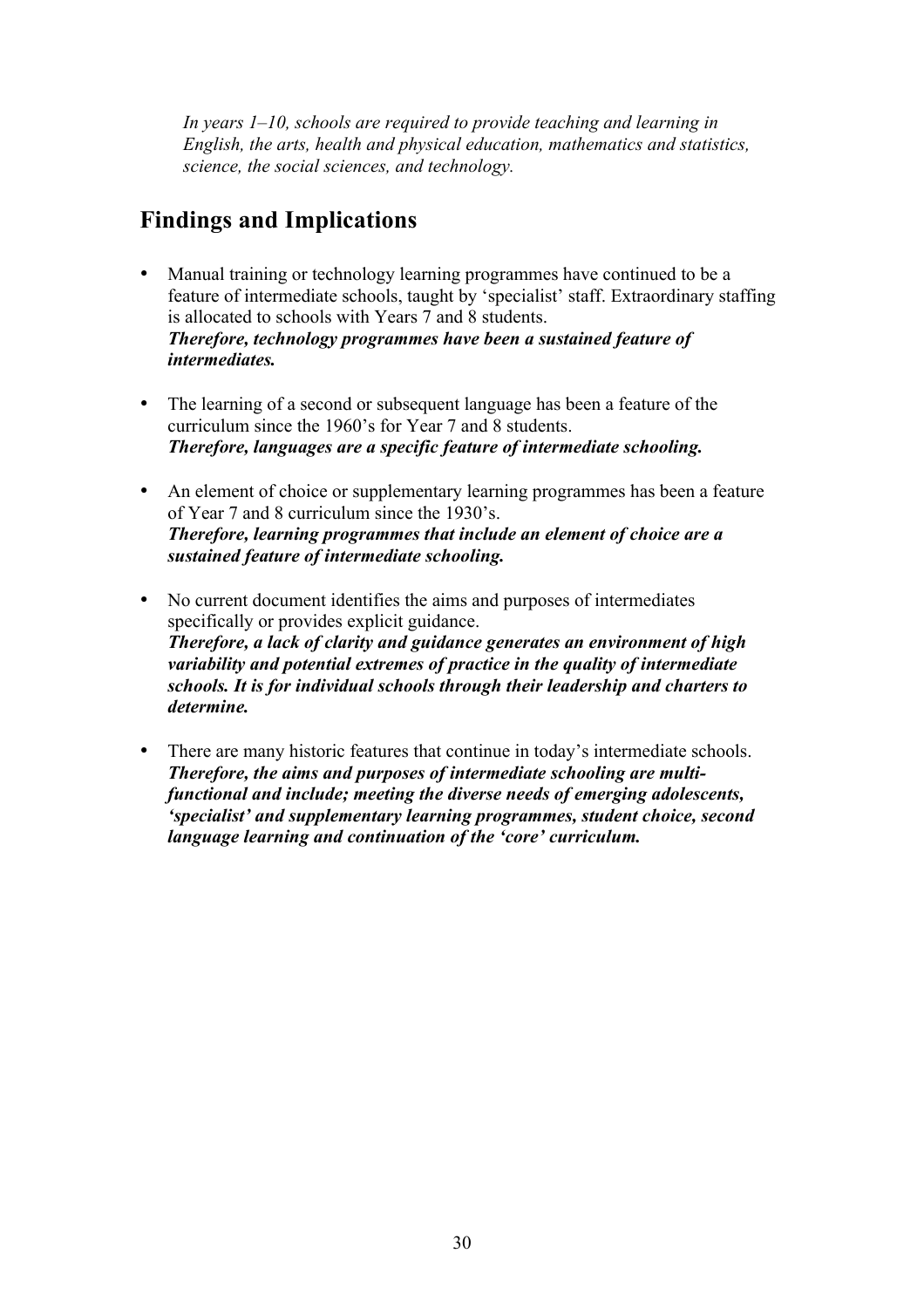## **4. THE FUTURE OF INTERMEDIATES Background**

#### **INTERVIEW QUESTION AND RESPONSES:**

#### **What is your view on the future of Intermediate schooling?**

*Lester: Vulnerable! We can read the future, in some respects, from patterns of the past. A Minister of Education single-handedly wiped out Intermediates in our southern most city – not at the behest of the people, and not because those schools were under performing or in poor shape, but out of a personal, political mindset that exercised the unilateral privilege of regulatory and fiscal power. There are other such examples – including the recent Christchurch re-shuffle. There are three main groups that exercise control over the future of intermediates: politicians, their public (which really means 'political') servants and advisers, and intermediate principals and teachers – the latter having limited power when it comes to the crunch. If an intermediate is not performing brightly for its students it is, and should be, at risk. But this is not the fault of Intermediates per se. It is the result of ineffective leadership. Indeed, the same applies to all school settings and types across the sector.*

*The other risk factor is pure and simply demographic and fiscal. When the roll drops below a certain level (for whatever reason – demographic or poor performance reputation) it is at risk. On the other hand, large, bursting intermediates – regardless of performance, are difficult to dismantle if the cost of re-accommodating students is disproportionate.*

*Alistair: In a word – pessimistic! I am sure that most of the MOE 'officials' who advise each Minister have a strong secondary bias and they see intermediates as a waste of time, (not to mention a potential and actual PPTA membership erosion). I have never heard any official pronouncements from the MOE about having schools which focus on the learning needs of this specific age group. Just watch what happens in Christchurch!*

#### **Other Respondents:**

*Sensitive to what the population does Need ta strategic view ie 'what education system do we need?' Year 7 – 9 a future model Tenuous and vulnerable Like to think a vibrant future…. When done well…. When done badly a shambles Year 7 – 9 worthy of exploring as two years are too short Honestly don't know…. The stronghold is Auckland and Bay of Plenty Explore 4 year concept Year 6 – Year 9 Guidance about Middle Schooling from the Ministry of Education*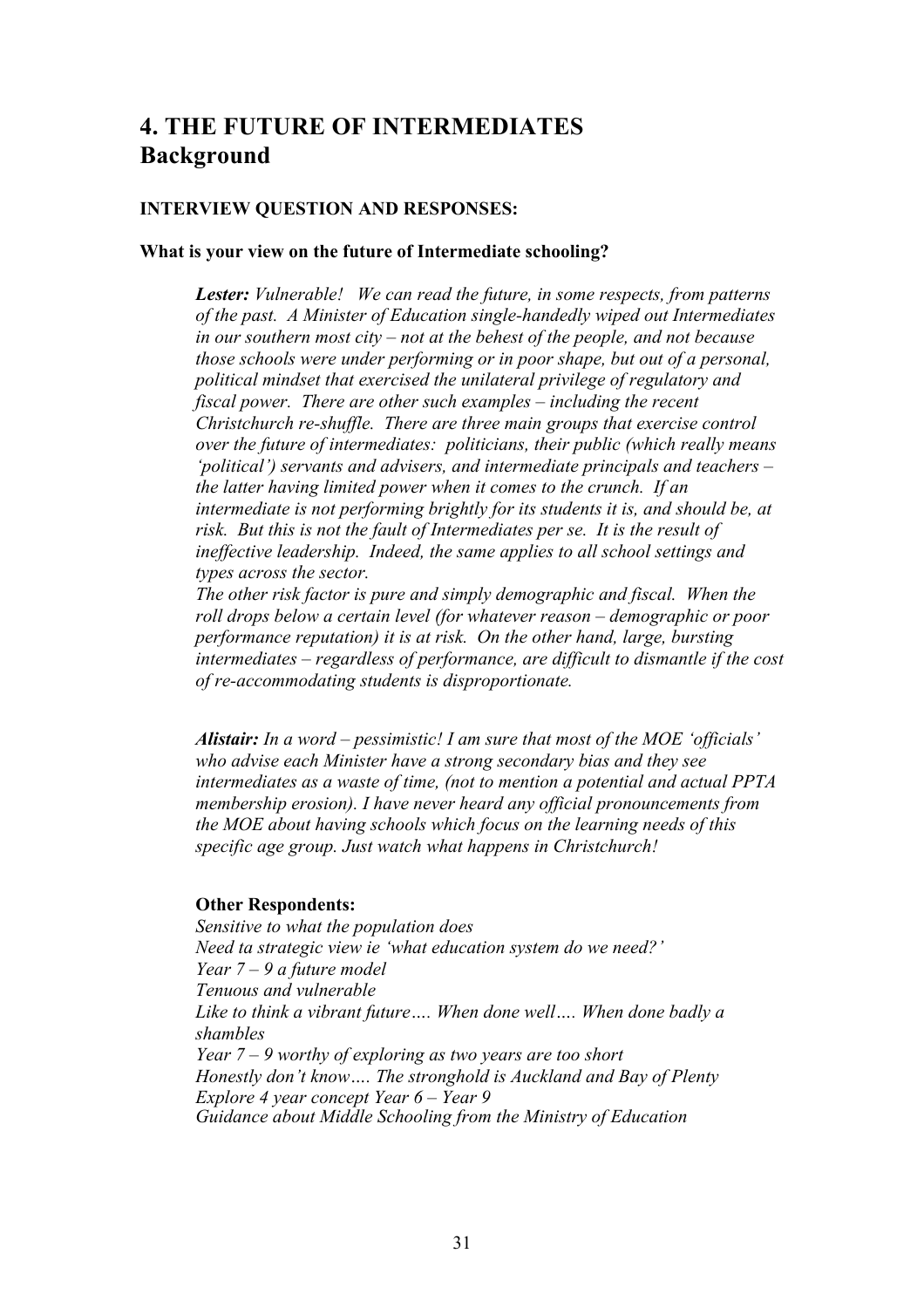*Intermediates suffer from 'museumfication' that is they aggressively defend their artefacts and, at best, change display cases from time to time. The ghost of the chief curator, Beeby, lurks in the corridors of many principals' thinking. Intermediate schooling has to 'Te Papa-ise' or risk loosing relevancy buried beneath the dust of self-mythologising nostalgia. Looking to the Ministry for leadership or epistemic duty is futile, they are motivated by politics, preference and custom – reason and innovation are in short supply - these skills have to be the premise of principals if intermediates are to have a viable future!* 

Lesley Longstone, Secretary of Education (October 2012 addressed the Nelson Principal's Conference at Lake Rotoiti) in response to a question on the future of intermediates commented, '*that there is no agenda against intermediates'.*

Chris Hipkins, Associate Education Spokesperson for Labour (16th May addressed the WISPA at Fergusson Intermediate) in response to a question concerning intermediates commented,

*There is no political agenda against Middle Schooling Closures are happening by default after reviews like Christchurch Need to engage with research….. there is little available Really no framework behind decision-making for Middle Schooling I don't have fixed views Like the idea of Middle Schools…. has some appeal Would like evidenced based information on Middle Schooling…. like an evaluation of the school in Albany* 

#### **FINDINGS FROM A VARIETY OF RESEARCH**

The following extracts are from a variety of significant reviews or study's focussing on intermediates.

Beeby (1938) found that many intermediate schools were;

- Poorly equipped
- Poorly housed
- Inadequately staffed
- Without effective leadership
- Achieving slightly better than primary
- Offering richer corporate life

His recommendations included;

- The appointment of teachers with special responsibilities
- The encouragement of a greater diversity of optional activities
- That intermediates not be compelled to begin secondary school subjects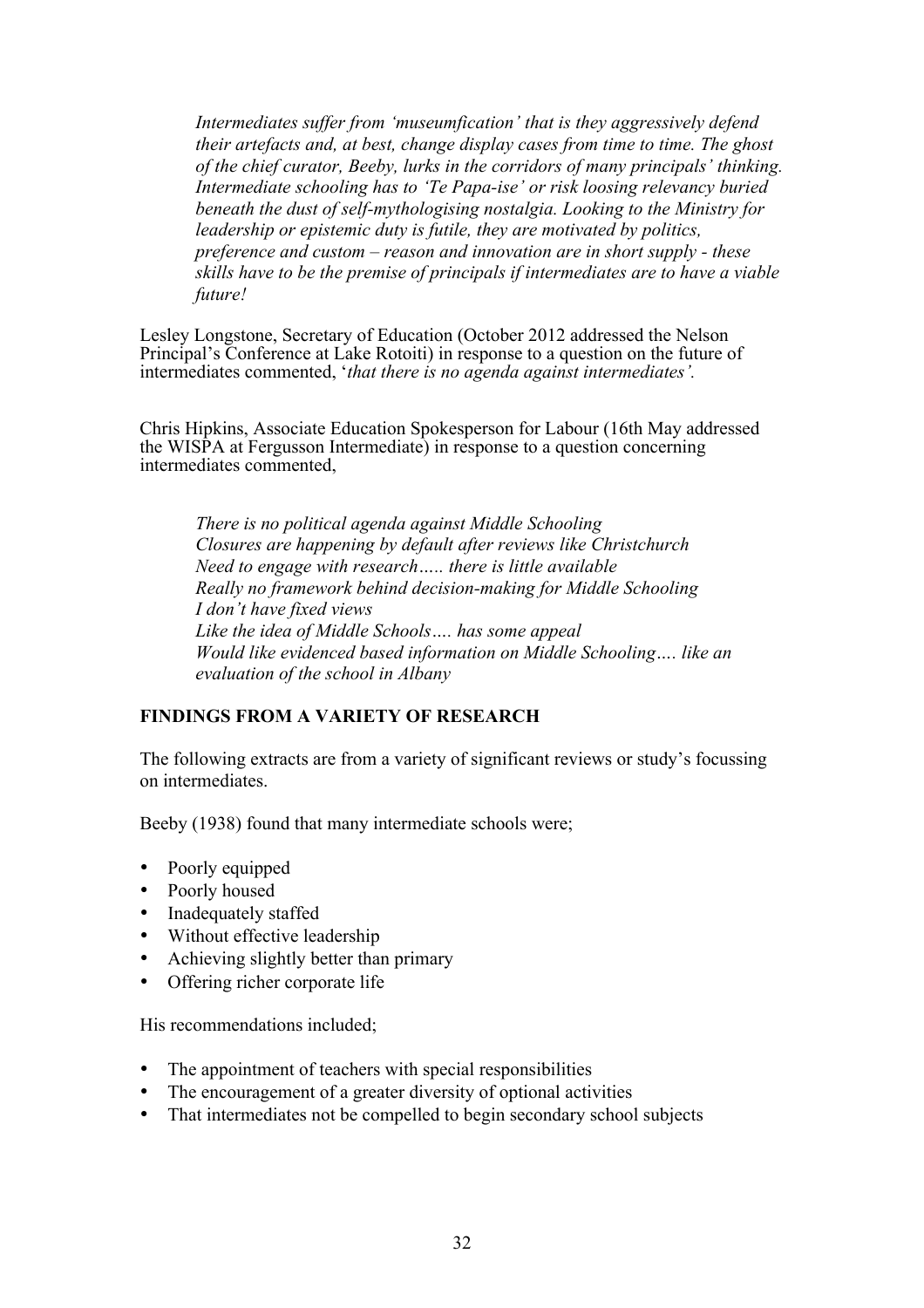The Report of the Commission On Education in New Zealand (1962, pp. 223 - 373) stated,

*(5) That the present system of intermediate schools be extended in the cities and towns and that these schools be renamed junior high schools. (6) That experiments be made in establishing form I-VI co-educational schools in new housing areas in the cities. (5) That in intermediate schools the staffing ratio be so modified as to reduce the maximum size of classes first to 40, then to 35. (26) That homework be a formal requirement for all pupils at no later point than the beginning of form II.* 

Watson (1964, pp.418-434) recommendations included,

- *The intermediate school system in New Zealand should be continued, extended, and strengthened.*
- *Whenever possible, intermediate schools should be independent schools, attached to neither to primary nor to secondary schools.*
- *Plans for extending the intermediate school system to rural districts and small towns should be speeded up.*
- *The length of the intermediate school course should continue to be two years.*
- *In appointments of the headmasterships of intermediate schools preference should be given to applicants who are university graduates and who have satisfactorily completed a course in school administration.*
- *The study of a second language in a simple practical manner should be included in the basic curriculum for all above-average pupils.*

Bishop (2008, p.65) recommended,

*Heighten awareness of Years 7-10 as a key area.*

*Ensure all Ministry of Education documents that discuss primary and secondary education also include the education of young adolescents in Years 7-10 as a distinct learning pathway, as identified in the New Zealand Curriculum Establish a website or links to New Zealand-specific middle years research and development.*

*Expand the role and function of the Middle Years Steering Group to engage stakeholders and maintain focus on research and policy for Years 7-10. Review policy settings related to promoting engagement in Years 7-10 Create new policies and programmes that are evidence-based and increase positive student outcomes in Years 7-10.*

*Ensure…. knowledge, skills and values are addressed in the preparation of teachers of young adolescents in all primary and secondary teacher education programmes:*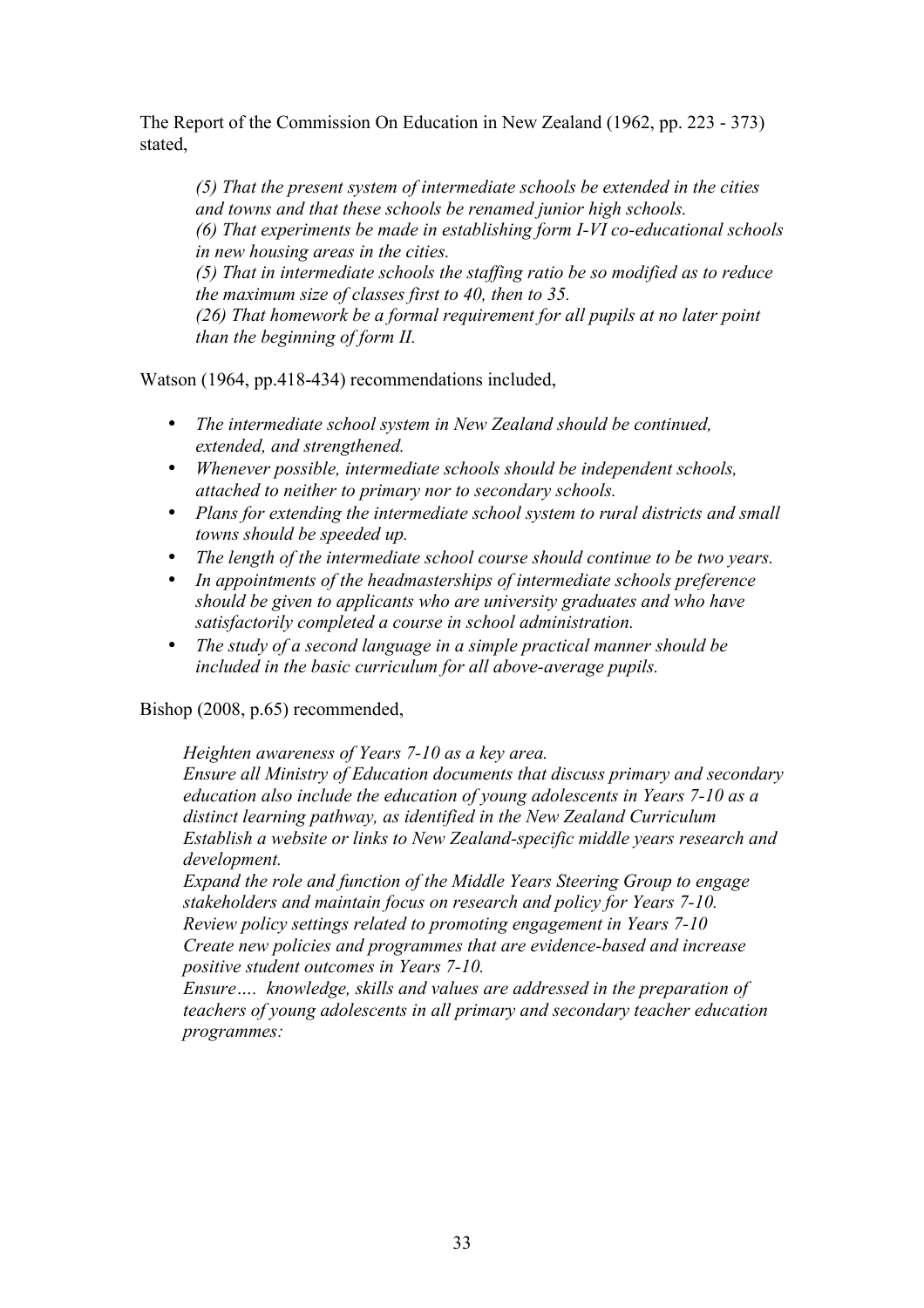#### **FINDINGS ON SCHOOL PERFORMANCE**

The following ERO data provides a measure of a schools performance or quality. Schools with a one to two year return are of 'poor performance' and schools that are on a four to five year return are of 'exceptional performance'.

Diana Anderson, Acting Chief Review Officer (an email to state schools, 9th May 2013) stated,

- *The majority of schools are on a three-year return time.*
- *Currently 12-15% are on a one-to-two year return time, where the performance of the school or kura kaupapa Māori is poor,*
- *and approximately 12 percent are on a four-to-five year return time when they can demonstrate exceptional performance*

Mark Canning, Manager Ministerial and Legal Services, Education Review Office (16 April 2013 responding to a request from the author) wrote,

- *Since 1 July 2011 ERO has reviewed 55 (48%) intermediate schools –*
- *5 (9%) of these have been placed on a one to two year return*
- *40 (73%) on a three year return*
- *10 (18%) on a four to five year return*

#### **A REVIEW OF STUDENT ACHIEVEMENT**

The following provides a measure of student achievement of intermediates, relative to other structures, providing for Year 7 and 8 students viz full primary (the majority of Year 7 and 8 students who are not enrolled at intermediates attend full primary schools). The first two cycles of the New Zealand's National Monitoring Project: 1995-1998 and 1999-2002 found,

*…. analyses, which give stable results over two cycles of national monitoring, show very few differences in student achievement in relation to the type of school attended at year 8 level, where there are two major types of schools – intermediate and full primary.*

Furthermore, in the analysis of cycle 3 (2003- 2006) data shows that the above finding still remains accurate.

The Education Review Office Report (2001, pp.51-58) found,

*One of the most serious findings of this report is the low quality of education being provided to years 7 and 8 students in many composite schools, many small full primary schools and many rural Year 7 to 15 schools. Students in these types of schools are less likely than those in other schools to have access to teachers who are able to focus on their emotional and educational needs. There is not a strong relationship between the type of school attended by Years 7 and 8 and the quality of education.*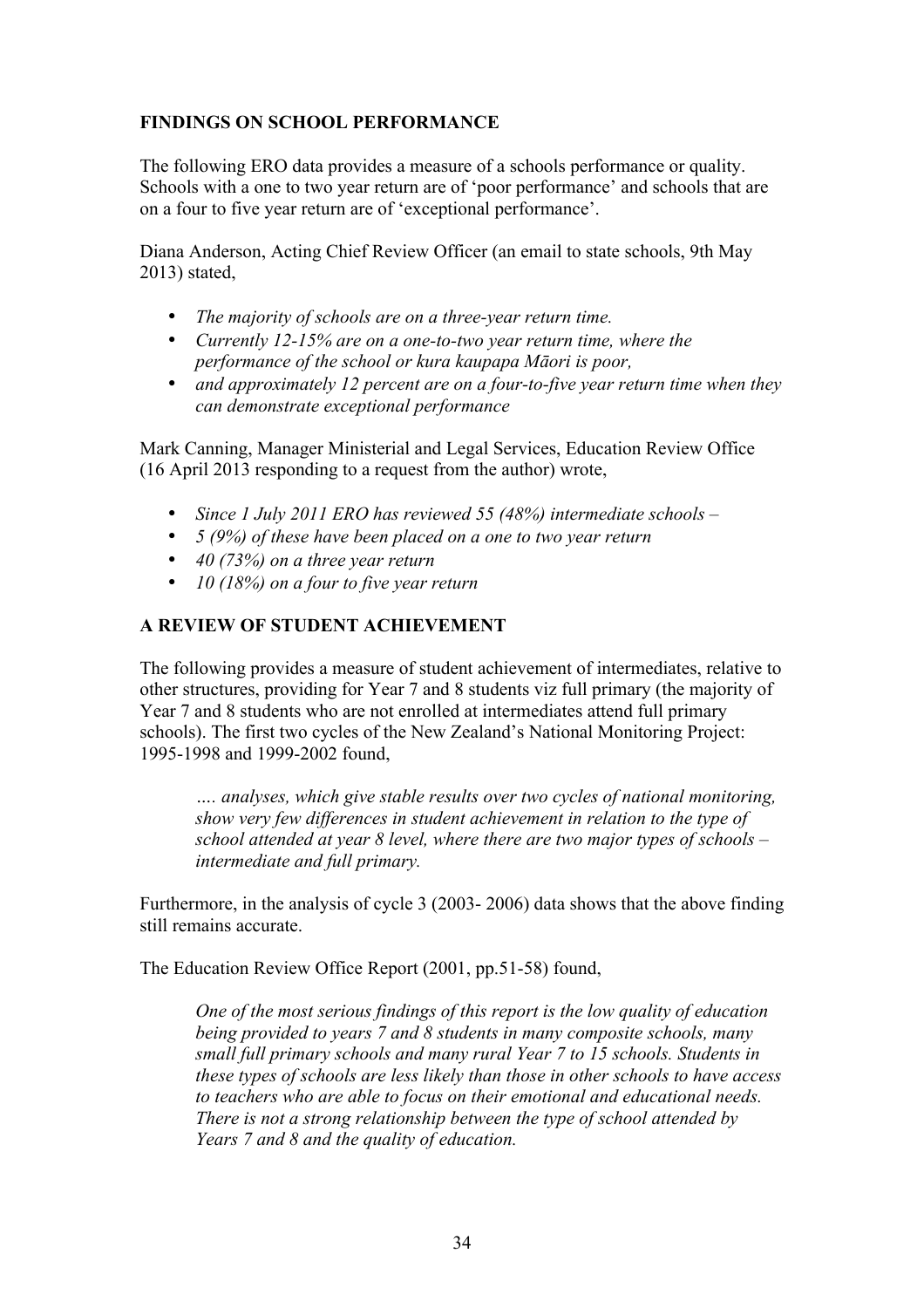*ERO found that full primary schools with cohorts of 41 or more Years 7 and 8 students tended to perform better overall than composite or Year 7 to 15 secondary schools with similar size Years 7 and 8 cohorts.* 

Durling, Ng, and Bishop (2010, pp.1-4) state,

*It also indicates that the middle years of schooling can be an important intervention stage for ensuring students remain engaged at school and achieve successful outcomes.*

*That it is essential to hone the different skills, knowledge and attributes specially with middle years students in mind if teaching and learning for these students is to be effective.*

#### **INTERVIEW QUESTION AND RESPONSES:**

#### **What guidance or support do you receive specifically for intermediates or Y7/8 education?**

*Lester: None. I began my teaching career in a large Intermediate, and was principal of two Intermediates. I had to make and tailor my own learning and take initiatives for guiding and counseling colleagues in the understandings and practices necessary for the Intermediate context. I long came to the view that it was a waste of time to depend on, look to, or wait for the 'system' to provide relevant and helpful support – because the system simply didn't have the right people to lead this. This has not changed, and it is not unsurprising given the serious deficits in the nature of system leadership in our country and the constant intrusion of political arrogance.*

*Alistair: There is little point in waiting on the "system" to genuinely commit to this. I'm of the view that associations of Intermediates need to take care of it themselves.*

#### **Other Respondents:**

*Real problem no specific support and no intermediate principal's seem to go to MoE or ERO Intermediate Numeracy Project Nothing from MoE or GSE Absolutely none None None…. 3 para's in the NZC, a little on TKI Nothing from the Ministry*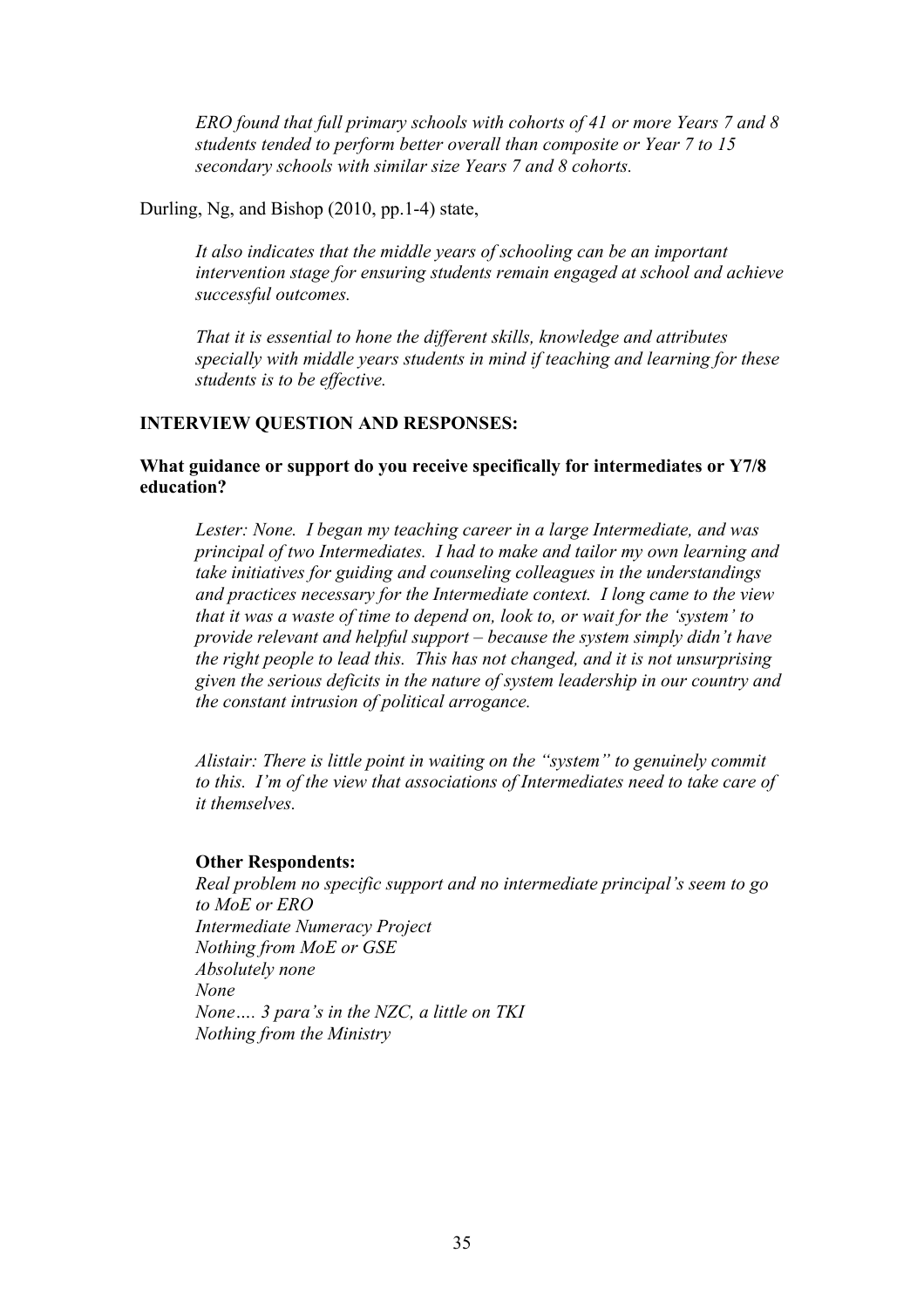Bishop (2008, pp. 58-59), identified recent policy work related to Years 7 – 10 by the Ministry of Education (NB phase I was completed in 2007). This work includes:

#### *Phase I*

*Research Literature Review - Review of relevant international and national research on middle schooling and student achievement outcomes Statistical Snapshot - Compilation and analysis of New Zealand data available across years 7 to 10*

*Transition to Secondary School: A Literature Review - Review of national and international research on transition and identifies issues relating to the impacts of transition upon student achievement and adjustment to secondary school Transitions from Primary to Secondary Schooling Study - Investigates what it is like for students when they move from primary to secondary schooling with a focus on their experiences and achievement.*

#### *Phase II*

*Middle Schooling Steering Group - Cross-Ministry Steering Group overseeing the development of a strong, coherent evidence base to underpin the development of policy related to teaching and learning and student outcomes in the middle schooling years*

*Teacher Education for Middle Schooling Years - Policy study of the intersection between teacher credentialing and young adolescents' learning.*

*Student Engagement Research - Examination of key aspects of engagement for NZ's students in the middle schooling years.*

*Pathways and Achievement of NZ's Middle School Students - A longitudinal study of the pathways and achievements of students in year 7 in 2007 attending NZs middle schools.*

#### *Phase III*

*Case Studies of Middle Years Schooling - Examination of contributors to effectiveness in middle years schooling.*

#### **APPLICATION PROCESS FOR CHANGE OF CLASS**

If an intermediate chooses to change status by extending its cohort of students the following information/process is required by the Ministry of Education in summary,

**Parental Choice** – consultation including the proportion supporting the proposed change.

**Staff Consultation** – the board has consulted with principal and staff.

**Implications for Education Provision in the Wider Community** – submissions from other boards, likely impact, concerns raised by schools that may be affected and, discussion re possibility of school reorganisations within the wider network of schools.

**Transport –** current situation and likely changes.

**Implications for School Organisation** – current roll and future predictions. **Property/Resource Implications** – sufficient property and changes to property.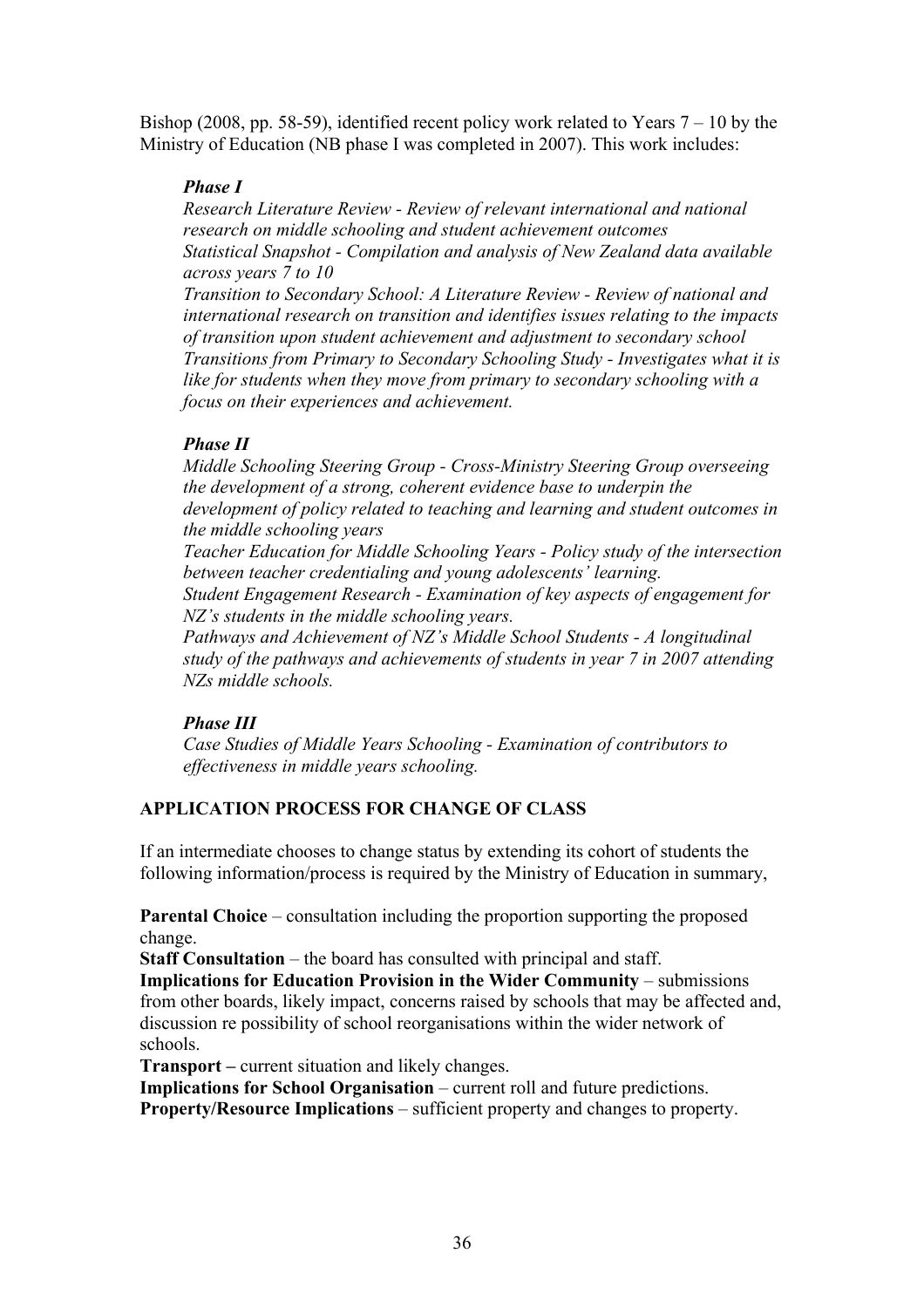# **Findings and Implications**

- The perception of principals relating to the future of intermediates is one of heightened vulnerability. *Therefore, this perception potentially impacts on the performance of leaders and teachers in regard to how they interpret their worth and commitment to intermediate schooling.*
- The general experience of intermediate principals is that they receive no specific assistance or guidance on intermediate schooling from the Ministry of Education or other provider.

#### *Therefore, this shared experience significantly contributes to the perception of high vulnerability.*

• Principals and other professionals strongly suggest that intermediates extend their student tenure by one or two years thereby more effectively catering for the emerging adolescent. ERO (2001, p.51) recommended, "The future role of middle schools in New Zealand needs to be considered further in the light of the needs of all students from years 7 to 10."

*Therefore***,** *principals could consider exploring their communities view, Ministry officials and supporting organisations eg AIMS, to have intermediates 'renewed' as middle schools. Secondary principals, current network review outcomes and fiscal considerations are likely to present a considerable barrier to this proposal.*

• The quality of intermediate school education as indicated by ERO's cycles of review suggest intermediates are performing slightly better than schools collectively.

#### *Therefore, this should affirm that intermediates are a successful school structures.*

- NEMP found there is no significant difference in Year 7 and 8 students achievement between intermediate schooling and full primary's. However, ERO (2001), identified the liklihood of poorer achievement in schools with small cohorts of Year 7 and 8 students and are likely to be full primary's. *Therefore, more research may be useful to further explore achievement and the differentiation between intermediate's and full primary's.*
- The Ministry of Education is carrying out policy work on Years 7-10 and have published some of their findings to date. *Therefore, it would be prudent for intermediate leaders to be familiar with these findings to guide their leadership. It would be useful for the Ministry to be more proactive in presenting research beyond digital or hardcopy mediums, ie workshops providing for professional dialogue etc*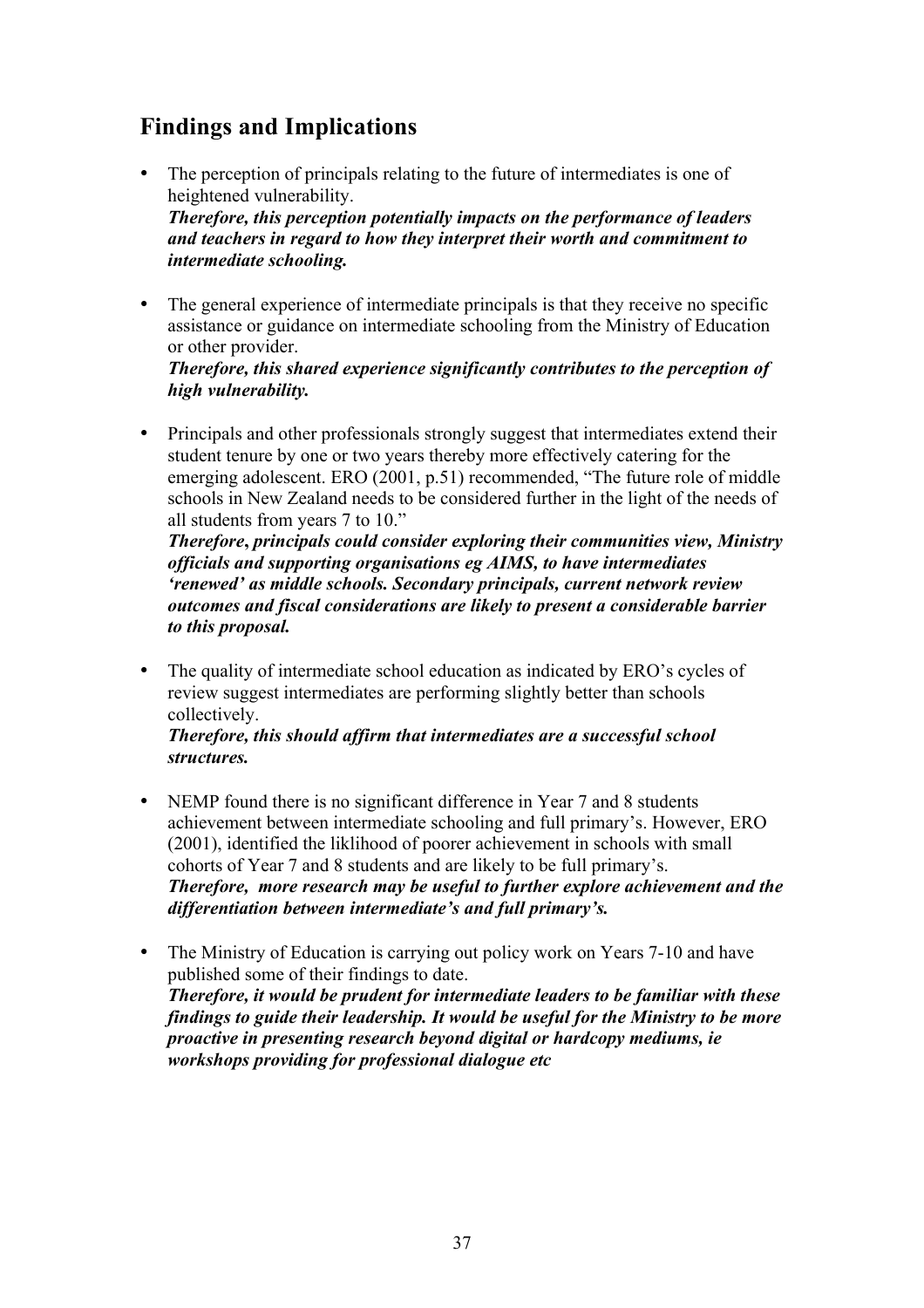# **CONCLUSION**

The Report of the Commission On Education in New Zealand (1962, pp. 160-161) stated,

*The intermediate school, whose name shows its essential nature, is probably the most controversial feature of the present school organization, and the Commission has spent much time in considering the history of its establishment, the purposes it was meant to serve, its achievements, and its future.* 

This project, on a considerably more modest scale, has attempted to answer what was to be measured by the above formal report over 50 years ago. The overarching goal was to demystify intermediate schooling which I described as, **'a riddle, wrapped in a mystery, inside an enigma'** because of its 'controversial features' within the New Zealand education system and unique nature internationally. This was researched by synthesizing; current statistical data, historical developments, aims and purposes, literature review, research findings and, finally what of our future? In addition, the findings of this project, has provided a greater clarity of understanding and purpose for the school in which I lead.

#### **KEY FINDINGS**

#### **KEY FINDING 1**

This project found, intermediates are presently a vulnerable school structure within New Zealand's education system due to a complexity of issues. These include (in no particular order):

- There is a distinct lack of Ministry of Education leadership, strategic planning, professional support, guiding documents or expertise designated explicitly to the development and improvement of intermediates. ERO (2001, p.50) recommended, …. "the Government should establish clear directions and priorities for the education of Years 7 and 8 students."
- Intermediates are not a recognised as a specific sector of schooling as in countries like the USA. Consequently, intermediates are considered primary schools, by default, and are administered as such.
- The privileges of Minister's of Education include considerable fiscal and regulatory power and, the right to implement ideopolitical initiatives in isolation of empirical research.
- Changing demographics may result in a 'Network Review' of a specific region. Intermediates are likely to be closed rather than established as a review outcome.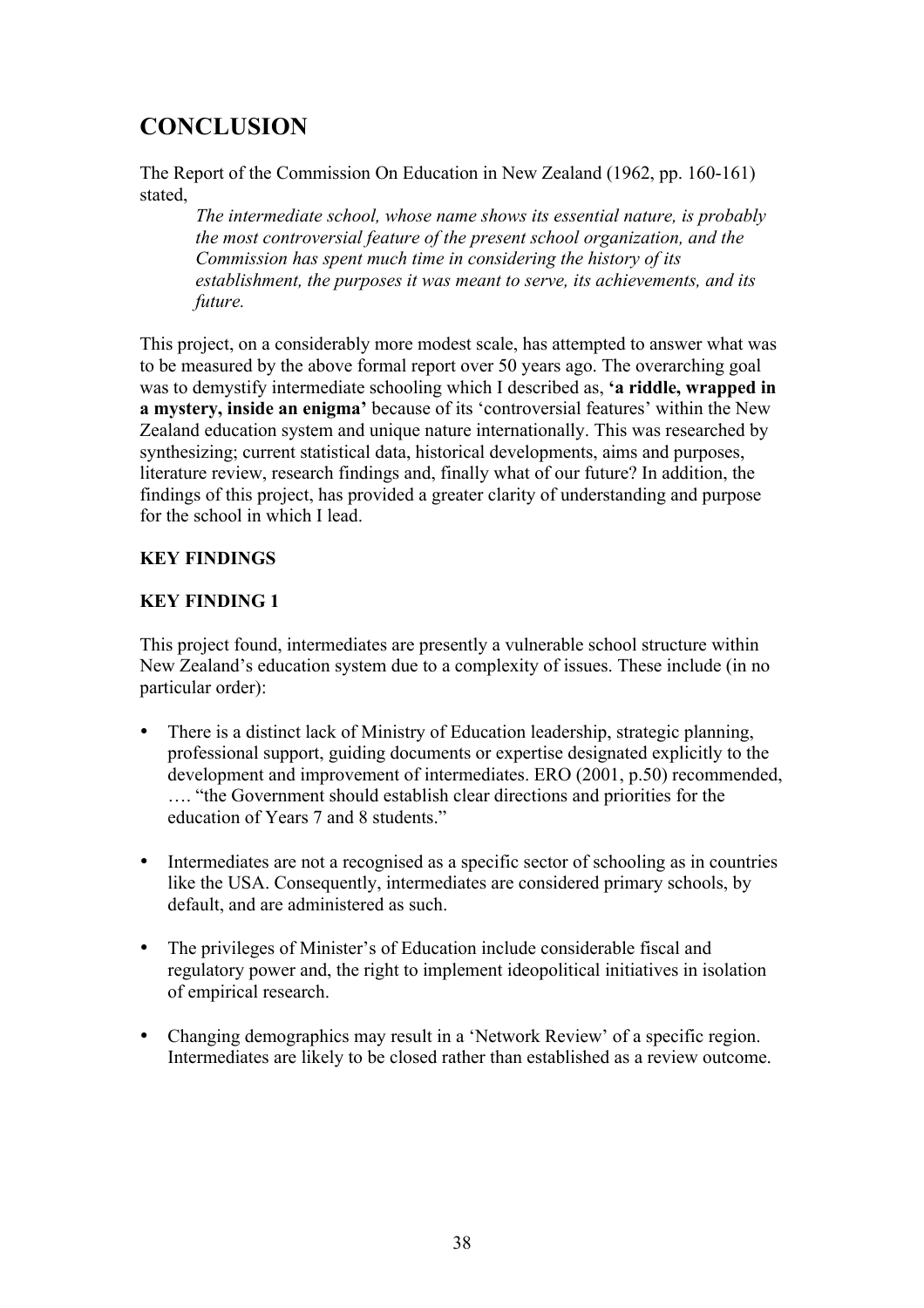#### **KEY FINDING 2**

This project concludes, despite the previously mentioned threats and disconnect with the Ministry of Education there is much to be celebrated and developed for the future. In short, principals should consider the renewal of intermediates as middle schools becoming a 3 or 4 year learning programme. Nolan, Brown, Stewart and Beane cited in ERO (2001, p.10) state,

*Over 40 years of school-based research and experience with hundreds of thousands of students in over 10,000 middle schools show that separate three or four year age span middle schools, when properly planned and led, are the most appropriate way to meet the educational needs of emerging adolescents.*

In the interim, intermediates need to consider a shift in their educational imperative that is; consolidation, continuity and choice rejecting previous historical functions as 'centralised' schools of transition and preparation. As a renewed school structure to explicitly address social, cultural, physical and academic needs of emerging adolescents by the:

- Consolidation of previous learning and, as social consolidation by providing one of the few school options where a diversity of students attend differing from separatist structures organised by gender, religious affiliation, ethnicity or socioeconomic status.
- Continuity of learning to challenge, enrich and provide new experiences through inquiry pedagogy.
- Choice over students learning pathways enhancing engagement, motivation and autonomy.

In closing, the existential maxim, 'we have the right to the consequences of our actions' is an appropriate consideration for principals of intermediates as they lead schools of an uncertain future. I encourage principals to take professional responsibility for the future of intermediate schools through their students, teachers, communities and Ministry of Education.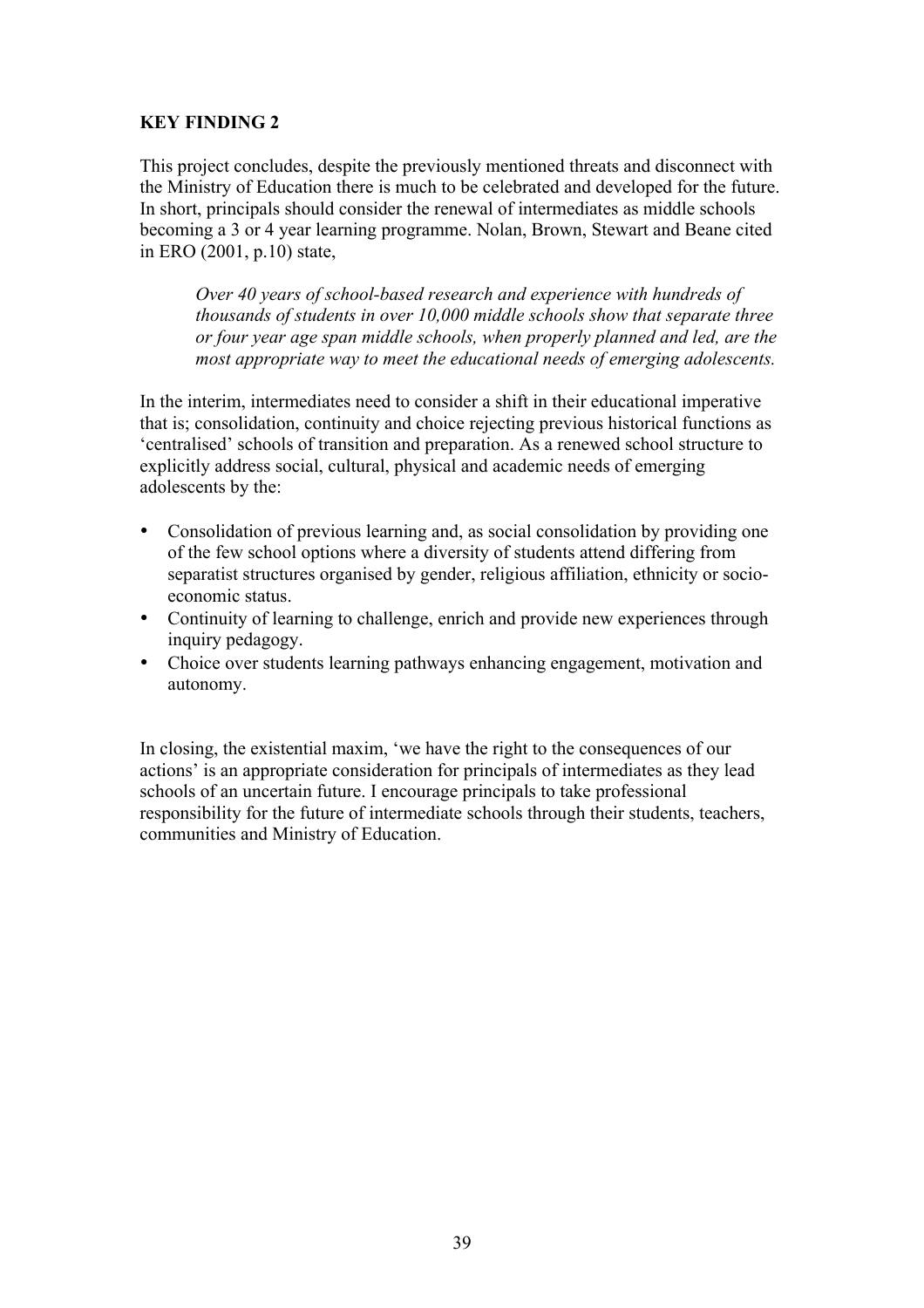### **KEY RECOMMENDATION**

**Principals' take professional responsibility for the future development and improvement of intermediate schools.**

### **RECOMMENDATIONS**

#### **RECOMMENDATION 1**

**Robustly review intermediate education** within the context of a Years 7 to 10 to provide greater clarity in meeting the needs of the emerging adolescent learner.

#### **RECOMMENDATION 2**

#### **The intermediate school structure should remain, be strengthened and extended:**

- 1. Remain, as schools of consolidation, continuity and choice for learning.
- 2. Strengthened, as a specific sector with explicit Ministry of Education leadership, guidance and support for their development and improvement. Therefore, Bishop's (2008, p.65) recommendations be given serious consideration as follows:

*Ensure…. knowledge, skills and values are addressed in the preparation of teachers of young adolescents in all primary and secondary teacher education programmes:*

- *The ability and desire to form supportive, authentic relationships with young adolescents;*
- *An understanding of the developmental nature and needs of young adolescents and how those connect to pedagogy;*
- *In-depth content knowledge, especially in numeracy, above and beyond what primary preparation can offer;*

*An ability to foster learning through inquiry and integrative curriculum over traditional secondary school methods; A belief in balancing a focus on subject matter with a focus on the whole learner; A skill in differentiating instruction and assessment, to enable* 

*students to progress at different rates;* 

3. Extended to a Year 7 – 9 middle school structure to more effectively address the needs of emerging adolescent learners by sustained engagement motivation and autonomy.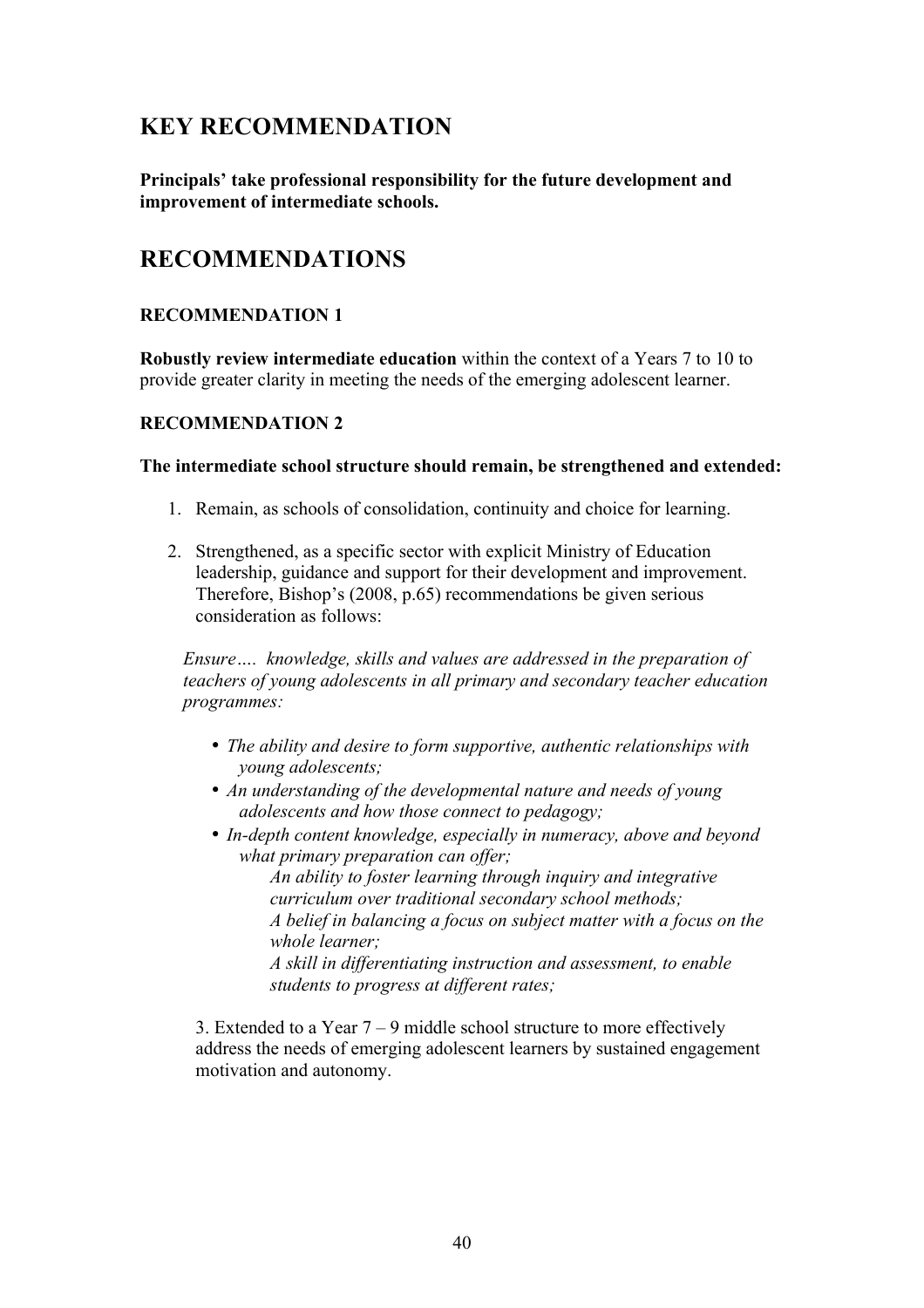#### **RECOMMENDATION 3**

That principal's of intermediate schools consider reading the following titles to inform their leadership:

- 1.Bishop, P. (2008). *Middle Years Teacher Credentialing in Aotearoa/New Zealand.*
- 2. Education Review Office, (2001). *Students in Years 7 and 8.*
- 3. Watson, J.E. (1964). *Intermediate Schooling in New Zealand.*